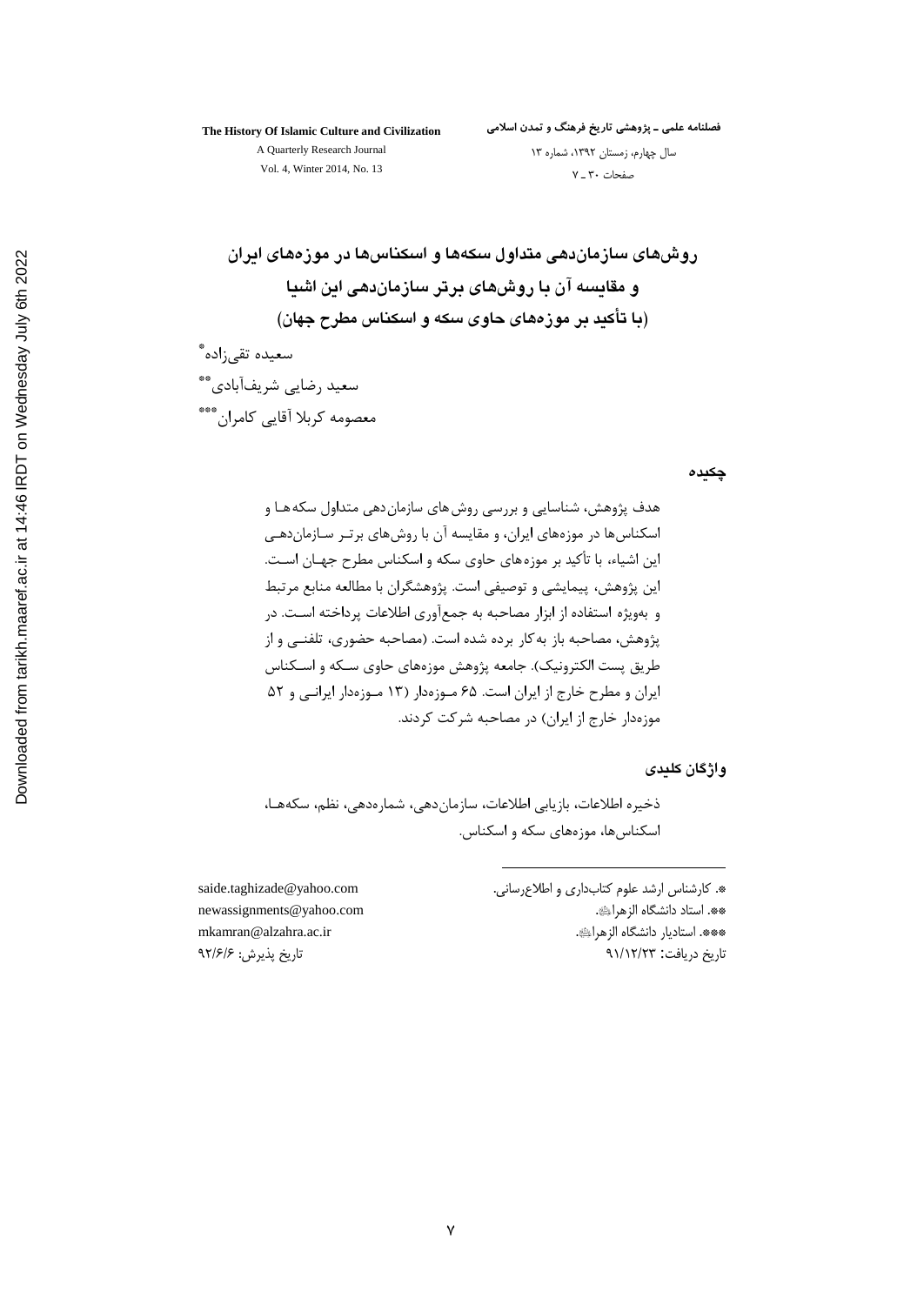## طرح مسئله

انسانها در طول تاریخ، با استفاده از قدرت تفکر، مسیر زندگی را بـرای خـود همـوار کـرده انـد. آنهـا به تدریج، برای برآورده کردن نیازهای خود در زندگی، به دادوستد بـا یکـدیگر روی آوردنـد و از ایـن طریق سعی کردند که سهولت بیشتری را برای خود ایجاد کنند. درنتیجه سکهها و بعدها اسکناس هـا را بهوجود آوردند. سکهها و اسکناس ها در طول تاریخ، همیشه مورد توجه بودهاند. ایـن توجـه بیشـتر بهدلیل ارزش مادی این اشیاء بوده است.

سکهها و اسکناس ها علاوهبر ارزش مادی، ارزش اطلاعاتی بالایی نیز دارند. اگرچه این ارزش در طول تاریخ نادیده انگاشته شده است. با بررسی سیر تشکیل و تکامل موزهها،<sup>\</sup> این ا*مـ*ر بـیش|زپـیش آشکار می گردد. موزهدارهای <sup>۲</sup> اولیه، سکهها و اسـکناس هـا را پـهدلیـل ارزش مـادی کـه داشـتهانـد، جمعآوری کرده و اجازه دیدن این اشیاء را به سایر افراد نمی دادند.

به مرور زمان موزهدارها به سایر جنبههای ارزشمند سکهها و اسکناسها پی بردند. در حال حاضر موزهدارها به ارزش اطلاعاتی سکهها و اسکناسها توجهی خاص دارنـد، امـا بـهدليـل سـازماندهـی نامناسب این اشیاء موزهای و عدم یکپارچگی در این امر، دسترسی به اطلاعات نهفتـه در سـکههـا و اسکناس ها با مشکلاتی مواجه شده است.<sup>۳</sup>

با توجه به مطالبی که بیان شد، بهطور مختصر میتوان گفت که سازماندهی، بهعنـوان یکـی از فرایندهای مدیریت سکهها و اسکناس ها، مورد توجه مدیران سازمان ها و مراکز موزهای قـرار گرفتـه است. به طور قطع، نظم در هر محیطی موجب بهبود عملکرد و انسجام فعالیتهاست. در محیطهـای موزمای، که حجم عظیمی از سکهها و اسکناسها حفظ و نگهداری مے شـوند، نظـم (سـازمان دهـی يكيارچه و مناسب)، عنصر اساسي، بهمنظور ارائه سريع، دقيق و مناسب خـدمات محسـوب مـي شـود. بنابراین، با توجه به حجم عظیم سکهها و اسکناس ها و گسترش تحـولات و نـوآوری۵ـای فنّـاوری، اطلاعاتی و ارتباطی، ضرورت ایجاد یک نظام سازمان دهی یکپارچه و مناسب دو چندان شده است.

بررسی های انجام شده، نشان دهنده عدم توجه کافی به مسئله سازمان دهی سکهها و اسکناس هـا در موزههاست. برای یافتن تمامی موزههای سکه و اسکناس جهان، با ایکومن <sup>۴</sup> و ایکـوم<sup>۵</sup> مکاتبـهای صورت گرفت و لیست موزه های سکه و اسکناس و حتی لیست موزه های جهان، از ایـن دو سـازمان

۱. هر مکانی که در آن سکهها و اسکناسها توسط افراد یا مؤسسات خاص جمعآوری، نگهداری و نمایش داده میشود. ۲. موزهدار شخصی است که مسئولیت سازماندهی سکهها و اسکناس۱ها را در مـوزه مربوطـه برعهـده و از سـایر كارمندان اطلاعات بيشتر در اين زمينه دارد.

۳. تقی;اده، *سازمان دهی سکهها و اسکناسها در موزهها: روشها و خط*مش*می توسعه*، ص ۲۷ ـ ۱۳ و ۴۲ ـ ۳۸. 4. International Committee for Money and Banking Museums (ICOMON).

<sup>5.</sup> International Council of Museums (ICOM)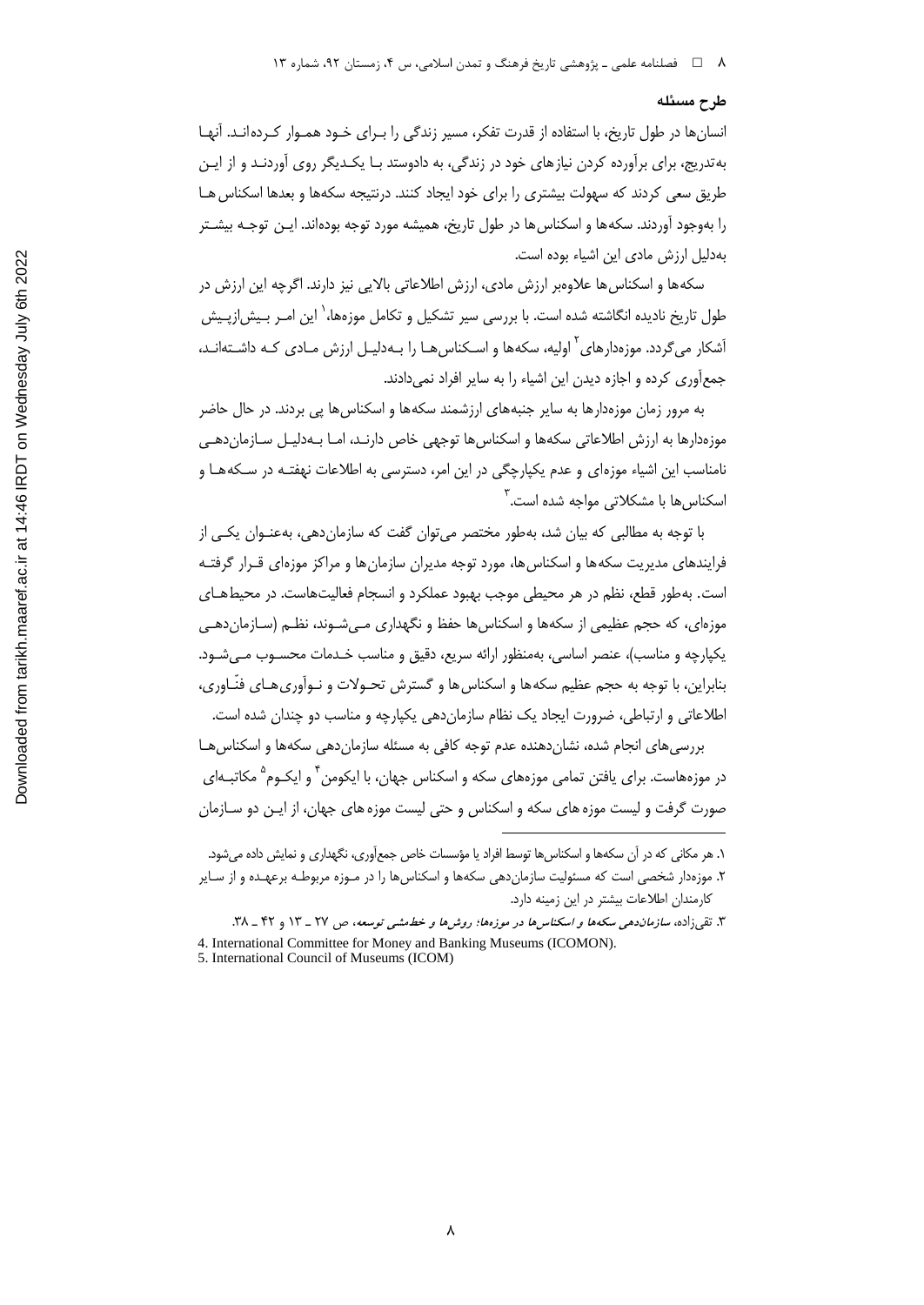درخواست شد. در پاسخ، ایکوم و ایکومن بیان کردند که چنـین لیسـتهـایی در حـال حاضـر وجـود ندارند. در پژوهش حاضر، لیستی از موزمهای سکه و اسکناس جهان ارائه شده است.

منابع بسیاری را بهعنوان پیشینه پژوهش حاضر می توان بیان کرد، اما در اینجا فقط بـه برخـی از آنها اشاره می شود. منابعی که در ادامه ارائه شدهاند، از مرتبطترین منابع به پژوهش حاضر هستند.

هاهمن ٰ در مقالهای با عنوان «شناساگر موزه \_ شناسایی موزه و اشیای موزهای در اینترنـت» بـه ارائه «شناساگر موزه»<sup>۲</sup> بهمنظور شناسایی موزه و اشیا موزهای در اینترنت پرداخته است. در این منبــع بیان شده است که در حال حاضر، توافقی درمورد شناسـه ثابـت و منحصـربهفـرد اشـیاء مـوزه|ی در اینترنت وجود ندارد. همچنین بیان شده است که «شناساگر موزه» (در منبع حاضر ارائـه شـده اسـت) کامل کننده سیستم شماره ثبت، ؓ بهمنظور متناسب کردن نیازمندی های تبـادل دادههـای دیجیتـال و وب معناگرا<sup>۴</sup> است. مقاله حاضر به نبود استاندارد بین|لملل<sub>ی</sub> برای شماره ثبت، اشاره کرده و بیان شـده است که اکثر شمارههای ثبت، دارای سه قسمت هستند. چنین شمارههای ثبتی، منحصر بـه مـوزهای خاص هستند و چشم|نداز جهانی از آنها نمیٍ توان انتظار داشت. برای رفع این مشکلات، مقاله حاضـر «شناساگر موزه» را در وب معناگرا مطرح کرده است. اطلاعات ارائهشده در ایـن مقالـه بیشـتر جنبـه فنی و برنامەنویسی دارد.<sup>۵</sup>

شبکه اطلاعات تاریخی کاناداییها در منبعی با عنوان «چـین:<sup>۶</sup> راهنمـایی بـرای اسـتانداردهـای موزهای» راهنمایی برای استانداردهای موزهای ارائه کرده است. در این راهنما بیـان شـده اسـت کـه انواع مختلفی از استانداردها، برای مدیریت اطلاعات مجموعههای مـوزهای اسـتفاده مـی شـود. ایـن استانداردها که استانداردهای تکنیکی جـامعی هسـتند، بـهعنـوان راهنمـای عمـومی، مـوزههـا را در نمایهسازی، ذخیرهسازی، بازیابی، اشتراک و ارائه کارآمد و یکپارچه اطلاعات اشیاء موزهای در سیستم اتوماتیک (خودکار) و کاغذی توانمند مـیسـازند. ایـن راهنمـا شـامل اسـتاندارد سـاختار هـای داده،<sup>۷</sup> استانداردهای واژگان،<sup>۸</sup> استانداردهای قوانین فهرستنویسی،<sup>۹</sup> استانداردهای قالب دادهها بـرای تبـادل

Y. براي تعيين نوع اطلاعات بهمنظور ثبت كردن (Metadata: Data Structure Standards).

<sup>1.</sup> Hohmann.

<sup>2.</sup> MuseumID.

۳. روش سنتی که هماکنون مورد استفاده موزهها است. در این نوع شمارهدهی، اشیاء بهترتیب ورود و ثبت در موزه شماره دریافت می کنند. (Registration Number or Inventory Number)

<sup>4.</sup> Semantic Web.

<sup>5.</sup> Hohmann, MuseumID -Identifying museums and museum objects on the internet. 6. CHIN.

٨. براى تعيين نوع واژگان بهمنظور ثبت كردن (Vocabulary: Data Value Standards).

۹. برای تعیین نظم، نحوه و فرمت دادهها و اطلاعات بـهمنظـور فهرسـتنویسـی و ثبـت کـردن ( Cataloguing .(Rules: Data Content Standards)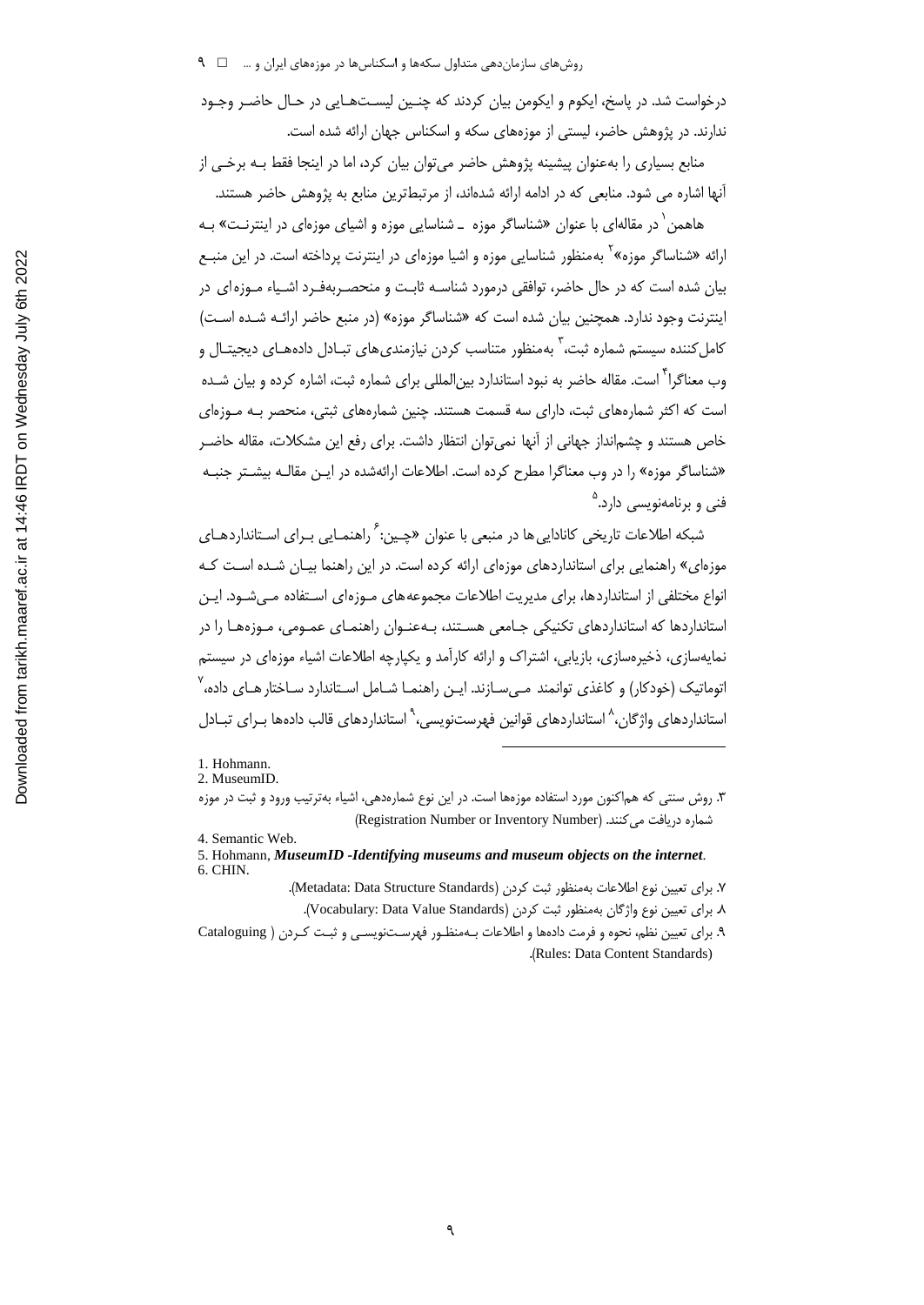۱۰ فصلنامه علمی ـ پژوهشی تاریخ فرهنگ و تمدن اسلامی، س ۴، زمستان ۹۲، شماره ۱۳

اطلاعات<sup>\</sup> و استاندارد های رویه<sup>۲</sup> است. هدف این راهنما استانداردسازی کامل فرایند ذخیره، بازیابی و ارائه اطلاعات اشیاء موزهای است.<sup>۳</sup>

بویلن و وولارد<sup>۴</sup> در منبعی با عنوان «دستنامه آموزشی: برای راهاندازی موزهها: کتاب راهنمـای عملـی» دستنامه<sup>۵</sup> آموزشی برای استفاده در موزه های پویا ارائه کردهاند. در این دستنامه بیان شـده اسـت کـه حتی روش های شمارهدهی، در بخش های مختلف بعضی از موزهها متفاوت هسـتند. هـدف دسـتنامه حاضر، راهاندازی موزههایی یویا است، بههمین دلیل تمامی مراحـل راهانــدازی مـوزهای یویـا در ایـن منبع، به طور کامل توضیح داده شده است. در ایـن دسـتنامه آمـوزش۵هـای مختلفـی در زمینـههـای گوناگون موزهای، ازجمله نقش موزهها و اصول اخلاقی موزهها، مدیریت مجموعههای موزهای، ثبـت اشیاء موزهای، حفاظت و نگهـداری اشـیاء مـوزهای، نمـایش و نمایشـگاههـای مـوزهای، راهنمـایی بازدیدکننده در موزهها، مدیریت موزهها، مدیریت کارکنان موزهها، مدیریت فروش و امنیـت مـوزههـا ارائه شده است. این دستنامه توسط ایکوم و به درخواست یونسکو،<sup>۶</sup> منتشر شده است.<sup>۷</sup>

بروس و مایکل<sup>۸</sup> در کتابی با عنوان *فهرستنویسی استاندارد سکههای جهــان* بــه بیــان اســتاندارد فهرستنویسی، برای سکههای جهان پرداختهاند. هدف اصلی این کتاب ارائه فهرستنویسی کامـل و یکیارچه برای سکهها در سطح جهان است. در این منبع، اطلاعـات خـوبی در زمینـه فروشـندههـای سکه، توزیع کنندگان سکه و بانک ها بیان شده است. همچنین در منبع حاضر، اطلاعاتی درمورد تاریخ کشورهای مختلف، برای درک بهتر فهرستنویسی سکههـا ارائـه، و جـدولهـای اسـتانداردی بـرای ایجاد یکپارچگی میان زبان های مختلف ارائه می شود. این جدول ها، شامل سیستم اسـتاندارد عــددی بین المللی (حرفی و عددی) و اختصارات در زبان های مختلف است. منبع حاضر، اطلاعـات خـوبی در زمینه نحوه چیدمان و شمارهدهی سکه ها به همراه تصویرهایی از این اشـیاء و شناسـاگر هـای ثابـت برای سکههای کشورهای مختلف، همراه با تصویر ارائه کرده است. همچنـین ایـن منبـع اطلاعـات مفیدی در زمینـه قابـل درک کـردن تـاریخ کشـورهای مختلـف بیـان کـرده اسـت (ماننـد اختصـار نشان دهنده نوع تاریخ، AD (برای مسیحیان) و AH (برای مسلمانان)). $^{\rho}$ 

١. براي تعيين استانداردهايي كه تبادل اطلاعات را تسهيل مي كند (Interchange: Data Format Standards). ٢. براي تعيين روند مديريت مجموعه (Procedural Standards).

<sup>3.</sup> Canadian Heritage Information Network (CHIN), CHIN Guide to Museum Standards. 4. Woollard.

۵. کتاب مرجعی است که موضوعات مهم بنیادی یک رشته را بهطور اختصـار بیـان مـی کنـد و یـا خواننـده را در یادگیری جنبههای خاص یک موضوع یاری میدهد.

<sup>6.</sup> United Nations Educational, Scientific and Cultural Organization (UNESCO).

<sup>7.</sup> Boylan, The Trainer's Manual: For use with Running a Museum: A Practical Handbook. 8. Michael.

<sup>9.</sup> Bruce, 2008 Standard catalog of world coins.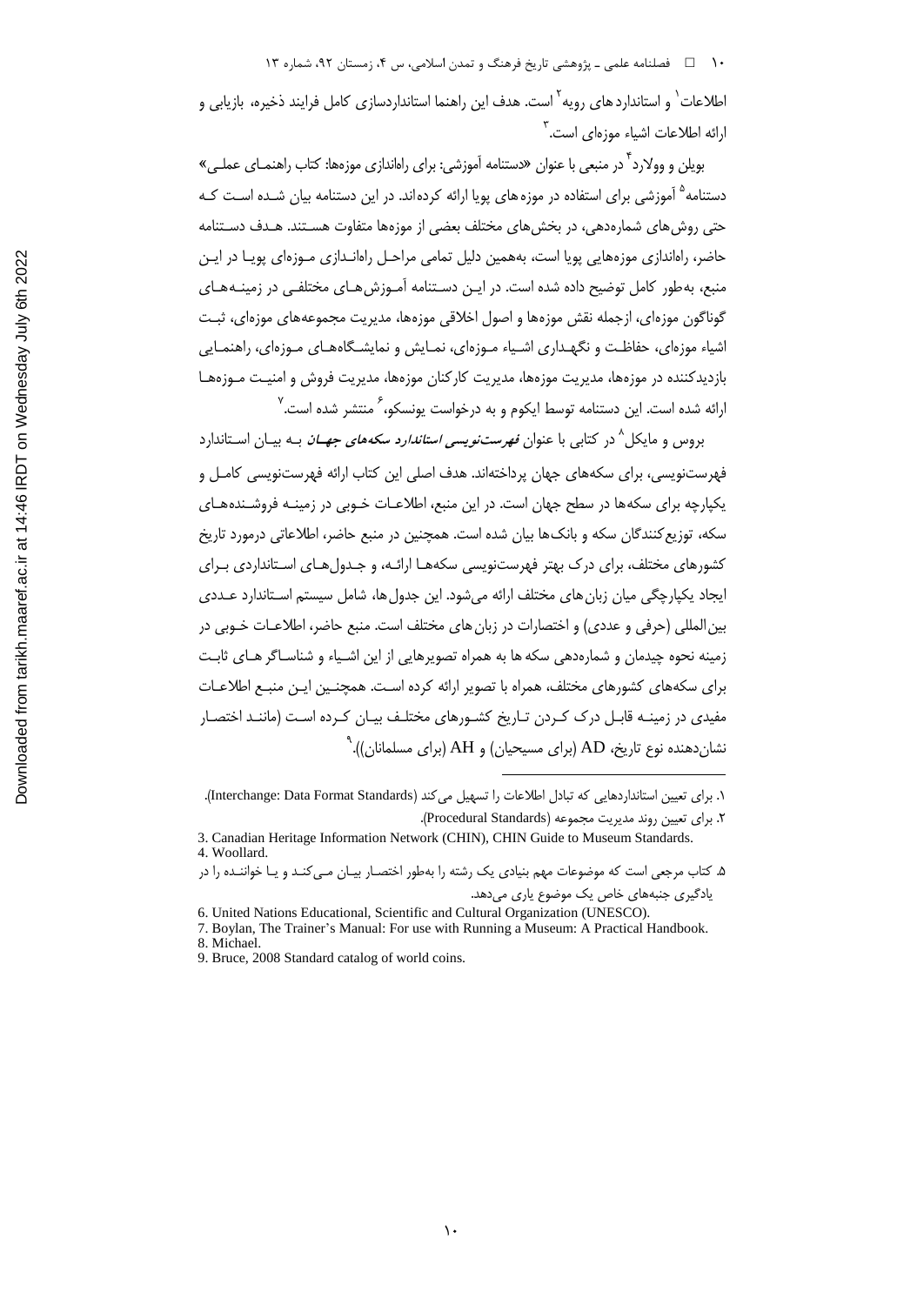کاحاج در کتابی با عنوان *فهرستنویسی استاندارد اسکناس های جهان* مشـابه بـا کتـاب بـروس و مایکل، به بیان استاندارد فهرستنویسی برای اسکناس های جهان پرداختـه اسـت. رئـوس اطلاعـات ارائهشده در این منبع مانند منبع قبلی است.<sup>۱</sup>

تقی;اده، رضایی شریفآبادی و کربلا آقایی کامران، در مقالهای با عنوان «سازمان دهی یکپارچـه سکهها و اسکناس ها در موزهها» به بررسی کلی سازماندهـی یکپارچـه سـکههـا و اسـکناس هـا در موزههای ایران و جهان پرداختهاند. هدف اصلی ایـن پـژوهش، پیشـنهاد نظـام هماهنـگ بـهمنظـور سازمانِ دهی یکپارچه و مناسب این اشیاء در موزههاست. نظام هماهنگ، دارای ۸ عنصر <sup>۲</sup> است. <sup>۲</sup>

حق صفت در کتابی با عنوان «د*و روی سکه*» به بررسی سکههای ماشینی جمهوری اسلامی ایران، از سال ۱۳۵۸ تا ۱۳۸۶ پرداخته است. کتاب حاضر، ضمن ارائه اطلاعـاتی دربـاره آلیـاژهـای سـکه و نحوه قیمتگذاری آن، به بررسی سکههای موجود از سـال ۱۳۵۸ تـا ۱۳۸۶ پرداختـه اسـت. در ایـن بررسی، قوانین و مصوبات مطرح در تولید سکه، اندازه سکهها، جدول مشخصات سکههای ضربشده و خلاصهای از مشخصات سکههای هر دوره شامل: مبلغ اسمی، تاریخ ضرب، شرح رو و پشت سکه، جنس، وزن و قطر، به همراه تصویری از سکه مربوطه ارائه شده است. در پایان کتاب نیز جدول هـا و مشخصات سکه ها به زبان لاتین پیوست شد. در این کتاب همچنین کدی (شمارهدهی) برای سکه ها ىشنهاد شده است<sup>۵۴</sup>

## روش يژوهش

سازمان دهی سکهها و اسکناس ها در این پژوهش، از جنبههای شـمارهدهـی<sup>۶</sup> (کـددهی) سـکههـا و اسکناس ها، نظم حاکم بر چیدمان این اشیا در ویترین،<sup>۷</sup> چیدمان سکهها و اسـکناس *هـ*ا در مخـزن و چیدمان مدارک مربوط به این اشیا، مورد بررسی قرار گرفته است (سؤالات مطـرح در مصـاحبههـا در محور اين چهار جنبه سازمان دهي بودند).

در مرحله انتخاب جامعه پژوهش، سعی شد تا تمامی موزههای جهان که دارای سکه و اسـکناس هستند، در نظر گرفته شوند. به جهت حجم مقاله، تنهـا مهـمتـرین مـوزههـایی کـه حـاوی سـکه و

1. Cuhaj, Standard catalog of world paper money.

۲. اطلاعات کامل مربوط به نظام هماهنگ در قسمتهای بعدی ارائه شده است. ۳. تقی زاده، «سازمان دهی یکپارچه سکهها و اسکناس ها در موزهها»، *گنجینه اسناد*، ش ۲۲، ص ۱۲۶ \_ ۱۰۶.

۴. اطلاعات کامل درمورد این کد در قسمتهای بعدی بیان شده است.

۵. ر.ک: حق صفت، دو روی سکه: سکههای ماشینی جمهوری اسلامی ایران ۱۳۸۶ ـ ۱۳۵۸.

۶. شمارهای که به هر کدام از سکهها و اسکناسها اختصاص داده میشود.

۷. الگوی نظمی که براساس آن سکهها و اسکناسها در ویترین چیده میشوند.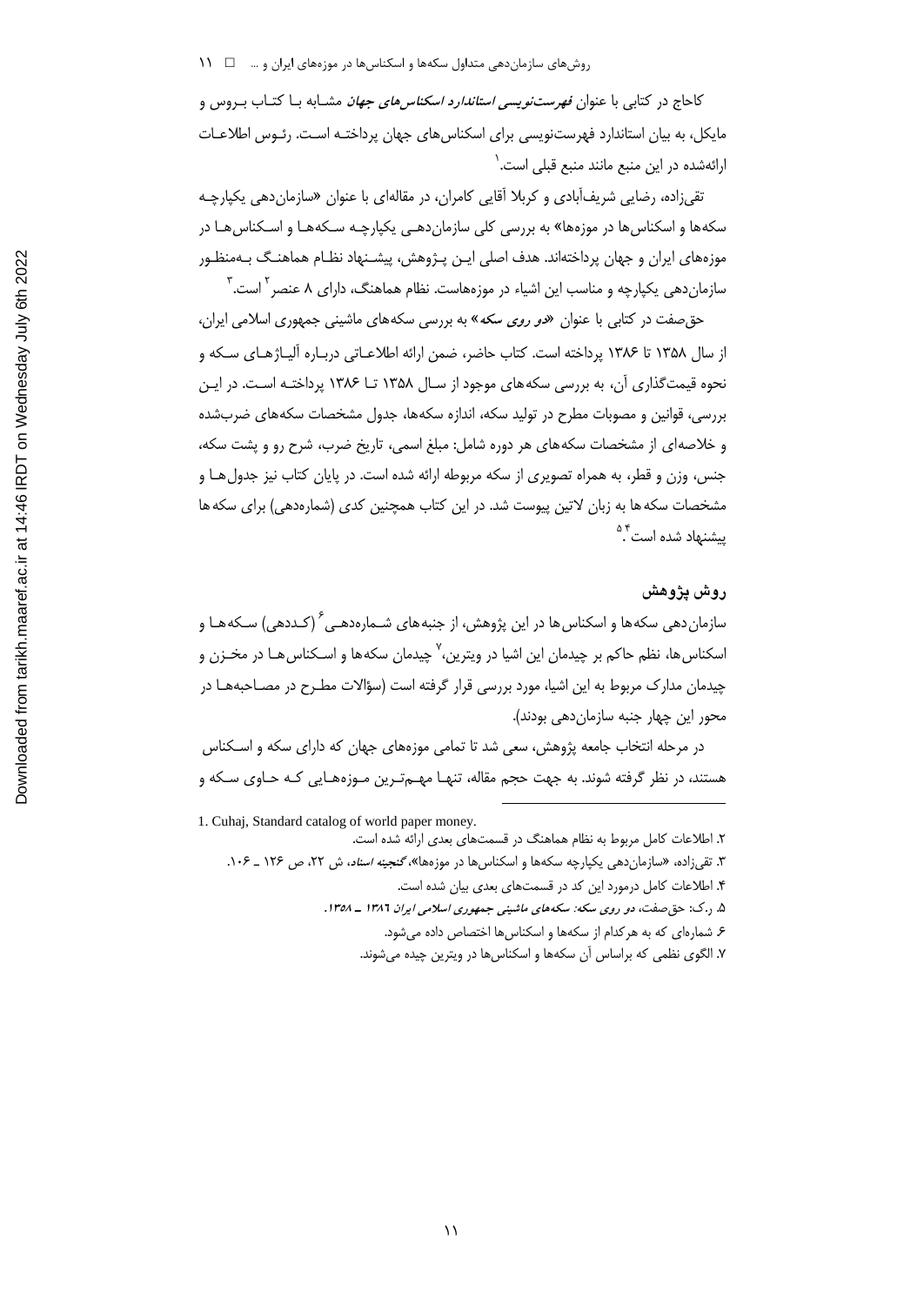۱۲ فصلنامه علمی ـ پژوهشی تاریخ فرهنگ و تمدن اسلامی، س ۴، زمستان ۹۲، شماره ۱۳ اسکناس هستند، در جدول های ۱ و ۲ ارائه شدهاند. ` همچنین سـایر اطلاعـات مربـوط بـه مـوزههـا، ازجمله پست الكترونيكي، آدرس سايت، نشاني و تلفن ارائه نشده است.<sup>۲</sup>

| نام مصاحبه شوندهها (موزهدارها) و سمت آنها            | نام موزەھا                            |
|------------------------------------------------------|---------------------------------------|
| بهروش (کارشناس موزه) و شعیبی (امین اموال)            | موزه باستانشناسی بیرجند               |
| صریرایی (مسئول موزه و گنجینهدار)                     | موزه آذربایجان، تبریز                 |
| جــواهری (مــدیر کل مــوزههــای بنیــاد مستضــعفان و | موزه پول (تهران)                      |
| جانبازان انقلاب اسلامی) و اندامی                     |                                       |
| (عضو اجرایی و عضو کمیته تخصصی مـوزههـای پـول و       |                                       |
| بانکداری ایکوم در ایران و کارشناس موزه)              |                                       |
| فروغیان (کارشناس سکه و موزهدار)                      | موزه سکه بانک سپه (تهران)             |
| باصری (مسئول بخش سکه و مهر)                          | موزه ملی ایران (تهران)                |
| رازیپور (کارشناس موزه و باستانشناسی)                 | موزه ملی ملک (تهران)                  |
| یوسفزاده (موزهدار)                                   | موزه آستانه مقدسه قم                  |
| بهـروز (معـاون امـور مـوزههـا و مسـئول خزانــه) و    | گنجینـه تمبـر، اسـکناس و مسـکوک مـوزه |
| یزدینژاد (مسئول گنجینه تمبر، اسکناس و مسکوک)         | آستان قدس رضوی                        |
| حیدرزاده (صاحب موز) و صفری (موزهدار)                 | موزه سکه و مردمشناسی حیدرزاده (یزد)   |

جدول (۱) موزههای حاوی سکه و اسکناس ایران (الفبایی نام شهر)

جدول (۲) موزههای حاوی سکه و اسکناس خارج از ایران (الفبایی نام کشور)

| نام مصاحبه شوندهها (موزەدارها)<br>و سمت آنها        | كشور            | نام موزهها                                     |
|-----------------------------------------------------|-----------------|------------------------------------------------|
| Dave (Curator)                                      | Antarctica      | Antarctica Bank, Museum                        |
| Ian Hutchinson (Museum Manager)                     | Australia       | Royal Australian Mint,<br>Museum               |
| Joel Anderson (Curator)                             | <b>Barbados</b> | <b>Interesting World Coins</b>                 |
| Jan Moens (Curator) & Johan Van<br>Heesch (Curator) | Belgium         | Royal Numismatic Society<br>of Belgium, Museum |

١. ملاک انتخاب موزه علاوەبر مطرح بودن موزه، روش سازماندهی سکهها و اسکناسها در آن موزه نیز بوده است. ۲. برای کسب اطلاعات بیشتر، به پایاننامه مربوطه مراجعه نمایید: تقیزاده، *سازماندهی سکهها و اسکناس هـا در* م*وزهها؛ روشها و خطمشی توسعه*، پایاننامه کارشناسی ارشد، دانشگاه الزهراء، تهران، ۱۳۹۰.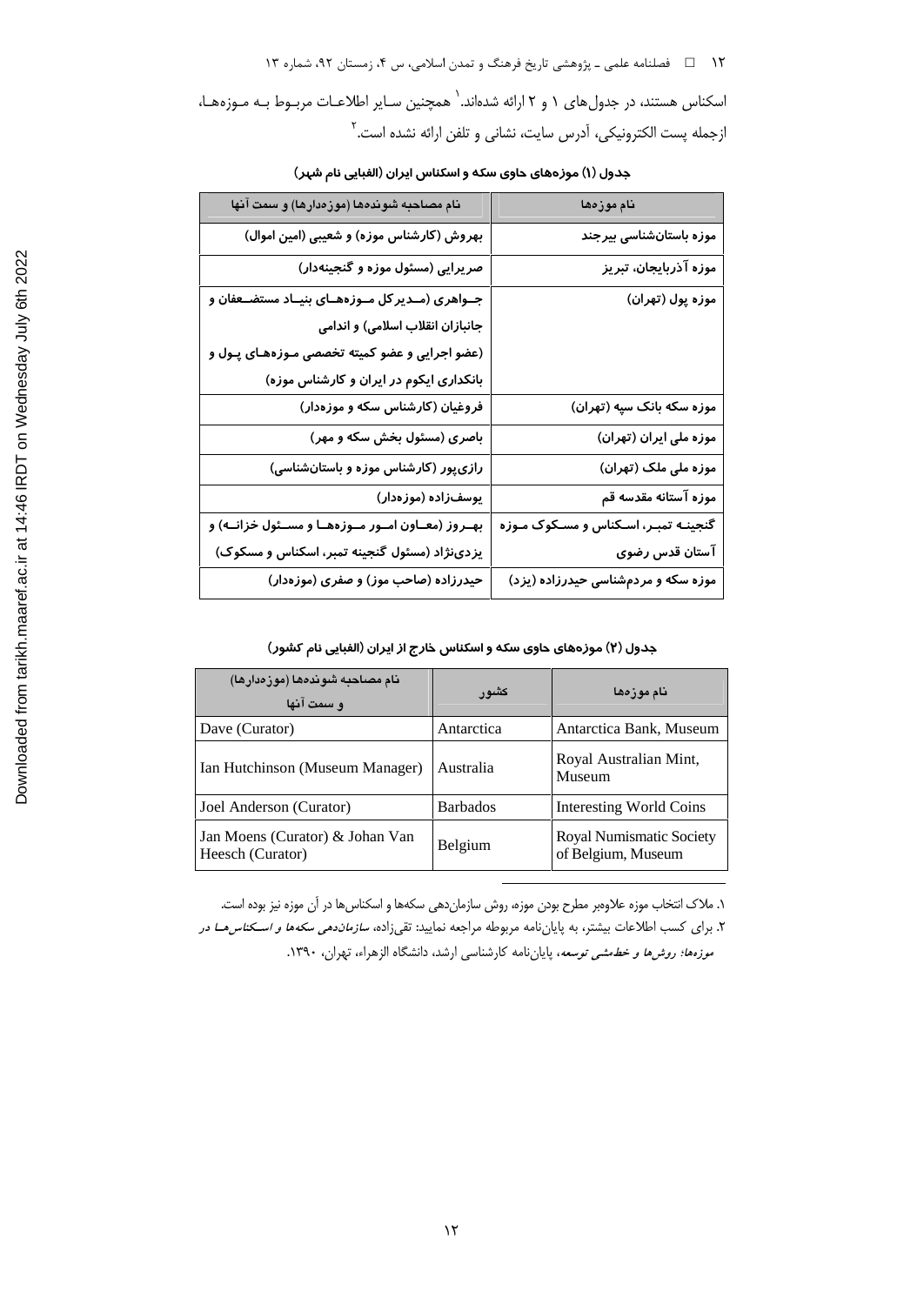# روشهای سازماندهی متداول سکهها و اسکناسها در موزههای ایران و … ه د ۱۳

| نام مصاحبه شوندهها (موزەدارها)<br>و سمت آنها                                               | کشو ر                       | نام موزەھا                                           |
|--------------------------------------------------------------------------------------------|-----------------------------|------------------------------------------------------|
| Simone Ferreira Gaspar de Oliveira<br>(Substitute Coordinator<br>Manager of Communication) | <b>Brazil</b>               | Museum of Money-<br>Banco Central do Brasil          |
| Lazarova Ines (Curator)                                                                    | Bulgarian                   | Bulgarian National Bank,<br>Museum                   |
| Dr. M. Leduc-Grimaldi (Curator)                                                            | Central African<br>Republic | Royal Museum for Africa                              |
| Sanchez Chaves Gisela Maria<br>(Public Relationship)                                       | Costa Rica                  | Numismatic Museum,<br><b>Costa Rica Central Bank</b> |
| Jaakko Koskentola (Head of<br>Museum)                                                      | Finland                     | <b>Bank of Finland Museum</b>                        |
| <b>Presse Information</b>                                                                  | Germany                     | Deutsche Bundesbank,<br>Museum                       |
| Dr. Dimitra Tsangari (Curator)                                                             | Greece                      | Alpha Bank Numismatic<br>Collection                  |
| Bognar Tamas (Curator)                                                                     | Hungary                     | Magyar Nemzeti Bank<br>Museum                        |
| Anton Holt (Numismatist)                                                                   | <b>Iceland</b>              | Central Bank of Iceland,<br>Museum                   |
| Stefano Ruggeri (Curator) &<br>Massimo Morandini (Curator) &<br>Giuseppe Motta (Curator)   | Italy                       | Bank of Italy, Museum                                |
| <b>Currency Museum</b>                                                                     | Japan                       | <b>Currency Museum Bank</b><br>of Japan              |
| Vincas Ruzas (Museum Expert)                                                               | Lithuania                   | Money Museum of the<br><b>Bank of Lithuania</b>      |
| Keri Roberts (Information Officer)<br>& Carolyn McGill<br>(Collection Manager, History)    | New Zealand                 | Museum of New Zealand                                |
| Doug MacBeath, Curator<br>& Hania Smerecka, Curator                                        | Scotland                    | Museum on the Mound                                  |
| Mercedes lopezdea (Assistant<br>Curator)                                                   | Spain                       | Mint Museum, Madrid,<br>Spain                        |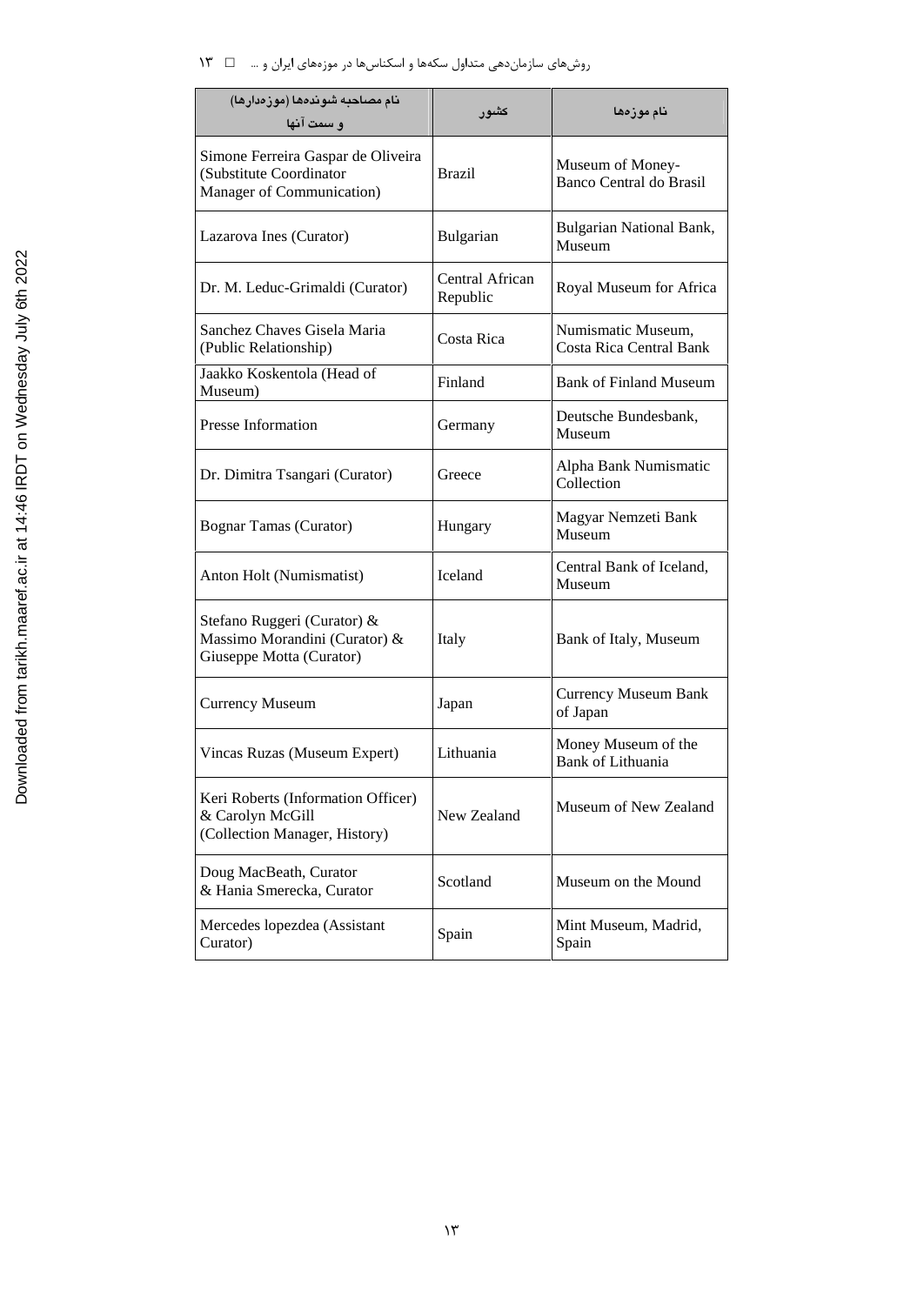| نام مصاحبه شوندهما (موزەدارها)<br>و سمت آنها                                                                                                                                                              | کشو ر                  | نام موز مها                   |
|-----------------------------------------------------------------------------------------------------------------------------------------------------------------------------------------------------------|------------------------|-------------------------------|
| Discovery Centre Team & Richard<br>Gillespie (Head History) $\&$<br>Technology                                                                                                                            | UK<br>(United Kingdom) | Museum Victoria               |
| Ilaria Perzia (Administrator of<br>Antiquities) & Dr. Chris Osman<br>(Documentation Officer) & Roz<br>Britton-strong (Curator) & Volker<br>Heuchert (Collections Manager)                                 | UK                     | Ashmolean Museum              |
| Marie (Curator) & Grayson Perry<br>Information (Curator) & Tom<br>Hockenhull Duty (Curator)                                                                                                               | UK                     | <b>British Museum</b>         |
| David Cowen (Director of Exhibits)<br>& Maura Ferguson (Director of<br>Exhibits) & Educational Programs<br>& Kristin Aguilera (Administrative<br>Assistant) & Tempris Small<br>(Administrative Assistant) | <b>USA</b>             | Museum of American<br>Finance |

۱. متداول ترین روش های سازمان دهی سکهها و اسکناس ها در موزههای ایران کدام هستند؟ پاسخ این سؤال با توجه به مصاحبه های صورتگرفته با موزهدار های مـوزه هـای حـاوی سـكه و اسکناس ایران، و منابع اطلاعاتی که دارای اطلاعات مفیدی در زمینـه سـازماندهـی اشـیا مـوزهای (سکهها و اسکناسها) هستند، ارائه شده است.

پاسخ سؤال حاضر در قالب جدولهایی بهصورت مجزا، براساس موزههای حاوی سکه و اسکناس ایران و منابع اطلاعاتی، در زمینه سازماندهی اشیا موزهای (سکهها و اسکناسها) بیـان شـده اسـت. همچنین این جدول ها در دو موردی کـه بیـان شـد، براسـاس نظـم حـاکم بـر چیـدمان سـکههـا و اسکناس ها در موزهها و شمارهدهی این اشیا، موزهای نیز تفکیک شدهاند.

| نام مصاحبه شوندهها<br>(موزەدارھا) | روش شمارەدھى                                                                                                                                                             | نام موزەھا          |
|-----------------------------------|--------------------------------------------------------------------------------------------------------------------------------------------------------------------------|---------------------|
| بهروز و یزدینژاد                  | ابتدای نام شیء / شماره ثبت (مسلسل ورود)<br>گنجینه تمبر، اسکناس و مسکوک  که به هر نوع شیی جداگانه از ۱ شماره داده<br> میشود. مثال: ۱۲۰ / س (سکه) -- ۱۲۰ /<br>الف (اسكناس) | موزه آستان قدس رضوی |

جدول (۳) شمارهدهی سکهها و اسکناسها در موزههای ایران (الفبایی نام موزه)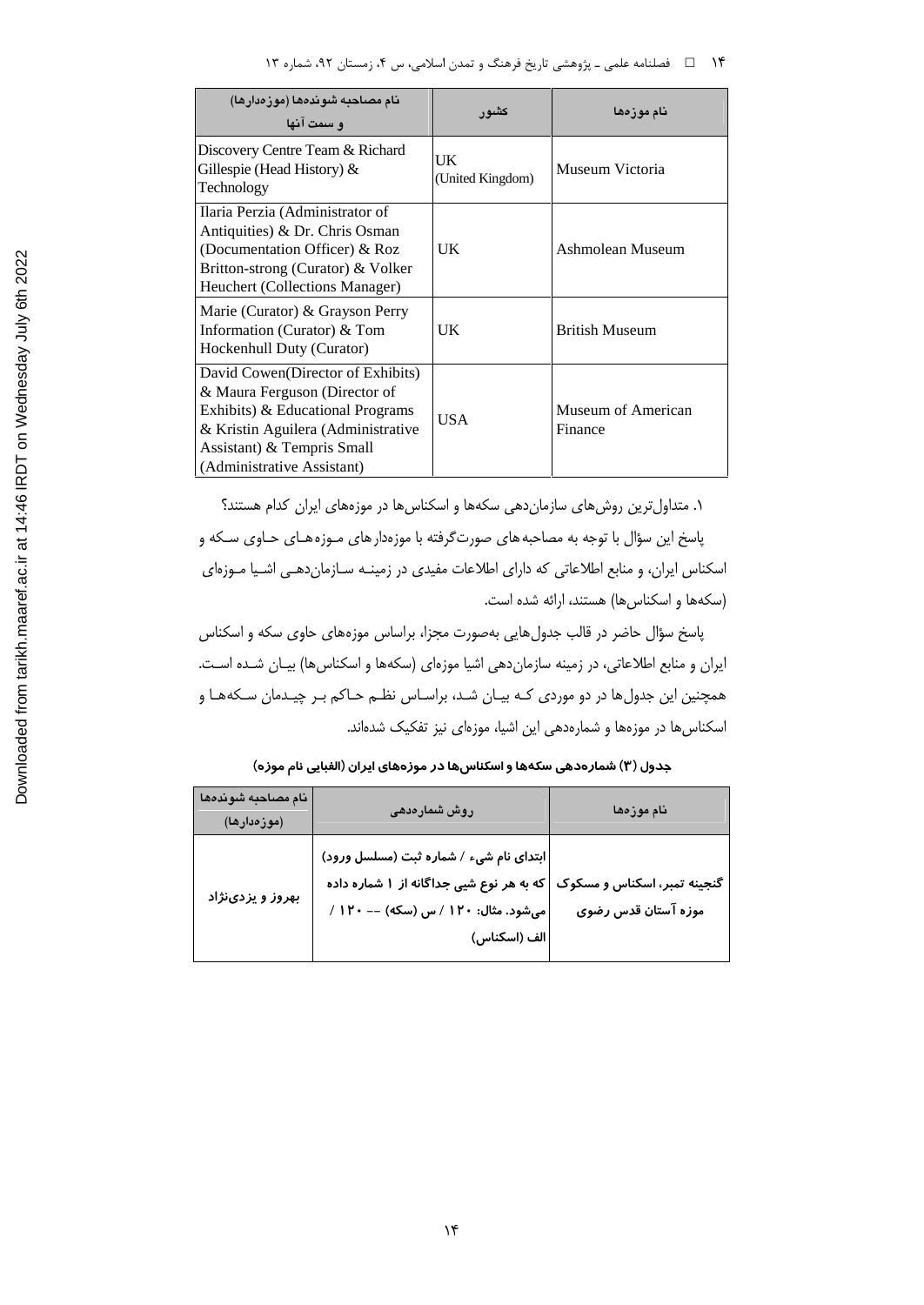| نام مصاحبه شوندهها<br>(موزەدارھا) | روش شىمارەدھى                                                                                                                                             | نام موزەھا                             |
|-----------------------------------|-----------------------------------------------------------------------------------------------------------------------------------------------------------|----------------------------------------|
| صريرايى                           | شماره ثبت (مسلسل ورود) مثال: ۱، ۲، ۳                                                                                                                      | موزه آذربایجان، تبریز ٰ                |
| يوسفزاده                          | شماره آلبوم / شماره ثبت (مسلسل<br>ورود).مثال: ۱ / ۵، ۲ / ۵، ۳ / ۵                                                                                         | موزه آستانه مقدسه قم                   |
| بهروش و شعیبی                     | شماره ثبت (مسلسل ورود)                                                                                                                                    | موزه باستانشناسی بیرجند                |
| جواهری و اندامی                   | کد سازمان / کد (اسم مستعار شخصی که<br>اشیاء از او مصادره شده) / شماره ثبت<br>(مسلسل ورود). مثال: ۱ / ۵۸۲ / ۰۰۰۸۳                                          | موزه پول                               |
| فروغيان                           | شماره ثبت (مسلسل ورود)                                                                                                                                    | موزه سکه بانک سپه                      |
| حیدرزاده و صفری                   | شماره ثبت (مسلسل ورود)                                                                                                                                    | موزه سکه و مردمشناسی<br>حیدرزاده (یزد) |
| باصری                             | شماره ثبت (مسلسل ورود): هر بخشی (مانند<br>بخش سکه و مهر) شمارهدهی جداگانهای<br>دا <i>ر</i> د. شمارهدهی در بخش مهر و سکه از ۱<br>شروع میشود. مثال: ۱، ۲، ۳ | موزه ملی ایران <sup>۲</sup>            |
| رازیپور                           | در هر دورهای از ۱ شمارهدهی کردهاند.<br>مثال:<br>۱ عباسی، ۲ عباسی،  / ۱ اموی، ۲ اموی،  /<br>۱ پهلوی، ۲ پهلوی،                                              | موزہ ملی ملک                           |

جدول (٤) نظم حاكم بر چیدمان سكهها و اسكناسها در ویترین موزههای ایران (الفبایی نام موزه)

| نام مصاحبه<br>شوندهها (موزەدارها) | نظم حاکم بر چیدمان سکهها و اسکناسها<br>در موزه  | نام موزهها                                         |
|-----------------------------------|-------------------------------------------------|----------------------------------------------------|
| بهروز و یزدینژاد                  | براساس تسلسل تاریخی (کشور، دوره تاریخی) $\Big $ | گنجینه تمبر، اسکناس و مسکوک<br>موزه آستان قدس رضوی |
| صريرايي                           | براساس تسلسل تاریخی (دوره تاریخی)               | موزه آذربایجان، تبریز                              |

۱. در اینجا لازم به ذکر است که استاد سید جمال ترابی طباطبایی (سکهشناس) در زمینه سازماندهی سکههـا در این موزه، تلاش بسیار کرده است.

۲. استاد ملکه ملکزاده بیانی (فوق باستانشناسی) در زمینه سازماندهی سکهها در موزه ملی ایران و موزه سکه بانک سپه تلاش بسيار کرده است.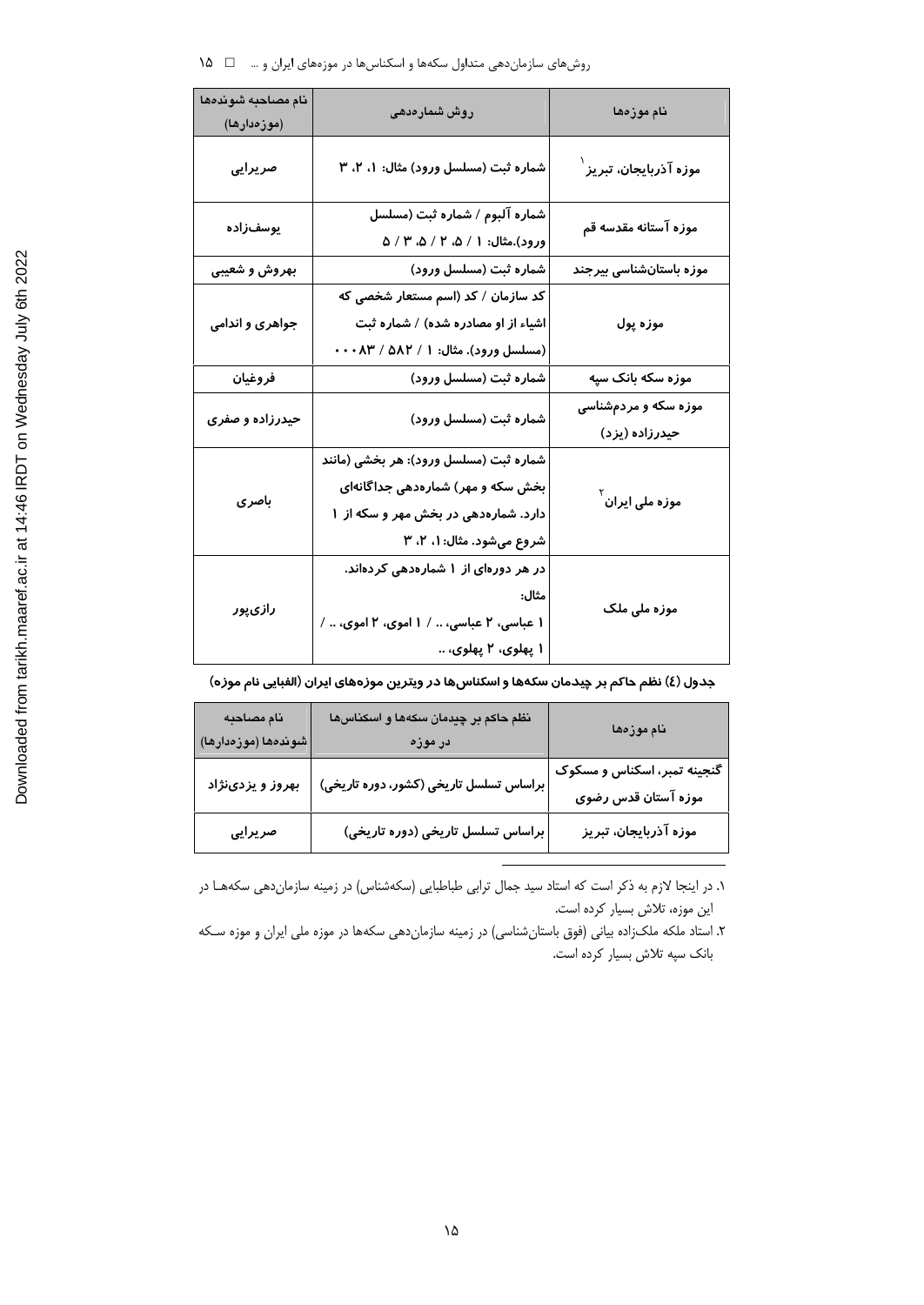| نام مصاحبه<br>شوندهها (موزەدارها) | نظم حاکم بر چیدمان سکهها و اسکناسها<br>در موزه                                         | نام موزەھا                             |
|-----------------------------------|----------------------------------------------------------------------------------------|----------------------------------------|
| يوسفiراده                         | سکهها و اسکناسها در سه قسمت ارائه شدهاند:<br>۱. ضرب قم ۲. صدر اسلام ۳. اشکانی و ساسانی | موزه آستانه مقدسه قم                   |
| بهروش و شعیبی                     | براساس تسلسل تاریخی (دوره تاریخی)                                                      | موزه باستانشناسی بیرجند                |
| جواهری و اندامی                   | براساس تسلسل تاریخی (دوره تاریخی،<br>پادشاه، سال ضرب)                                  | موزه پول                               |
| فروغيان                           | براساس تسلسل تاریخی (قاره، کشور، دوره<br>تاریخی)                                       | موزه سکه بانک سپه                      |
| حیدرزاده و صفری                   | براساس تسلسل تاریخی (دوره تاریخی)                                                      | موزه سکه و مردمشناسی<br>حیدرزاده (یزد) |
| باصرى                             | براساس تسلسل تاریخی (کشور، دوره تاریخی)                                                | موزه ملی ایران                         |
| رازیپور                           | براساس تسلسل تاریخی (کشور، دوره تاریخی)                                                | موزه ملی ملک                           |

جدول (۵) شمارهدهی سکهها و اسکناسها در موزهها براساس منابع

| نویسنده (سال)            | روش شمارەدھى                                                |
|--------------------------|-------------------------------------------------------------|
| تقیزاده، رضایی شریفآبادی | ۱. کد محل نگهداری ۲. کد شیی ۳. کد کشور (کد شهر) ۴. کد دوره  |
| و کربلا آقایی کامران     | ۵. کد حاکم ۶. سال ساخت ۷. کد ارزش (برای اسکناسها و اختیاری) |
|                          | ۸. کد جنس                                                   |
| حقصفت ٰ                  | دوره سکه / مبلغ / جنس / سال ضرب / باریکه / ردیف             |

در ادامه پاسخ به دو سؤال فرعی در زمینه سازماندهی سکهها و اسکناسها در موزههـای ایـران ارائه شده است. این دو سؤال مربوط به چیدمان سکهها و اسکناسها در مخـزن و چیـدمان مـدارک مربوط به آنها در موزههای ایران است. پاسخ به این دو سؤال، با توجه به مصاحبههای صـورتگرفتـه با موزهدارهای موزههای حاوی سکه و اسکناس ایران ارائه شده است (در منـابع، اطلاعـاتی در ایـن زمينه ارائه نشده است).

١. براي كسب اطلاعات بيشتر به مقاله مربوطه مراجعه نماييد: تقى زاده، رضايي شريف أبادي و كربلا أقـايي كـامران، «سازمان دهی یکپارچه سکهها و اسکناس ها در موزهها»، گنجینه اسناد، بهار ١٣٩١، ش ٢٢، ص ١٢۶ \_ ١٠۶.

۲. حق صفت، دو روی سکه، سکههای ماشینی جمهوری اسلامی ایران، ۱۳۸۶ ـ ۱۳۵۸، ص ۳۲.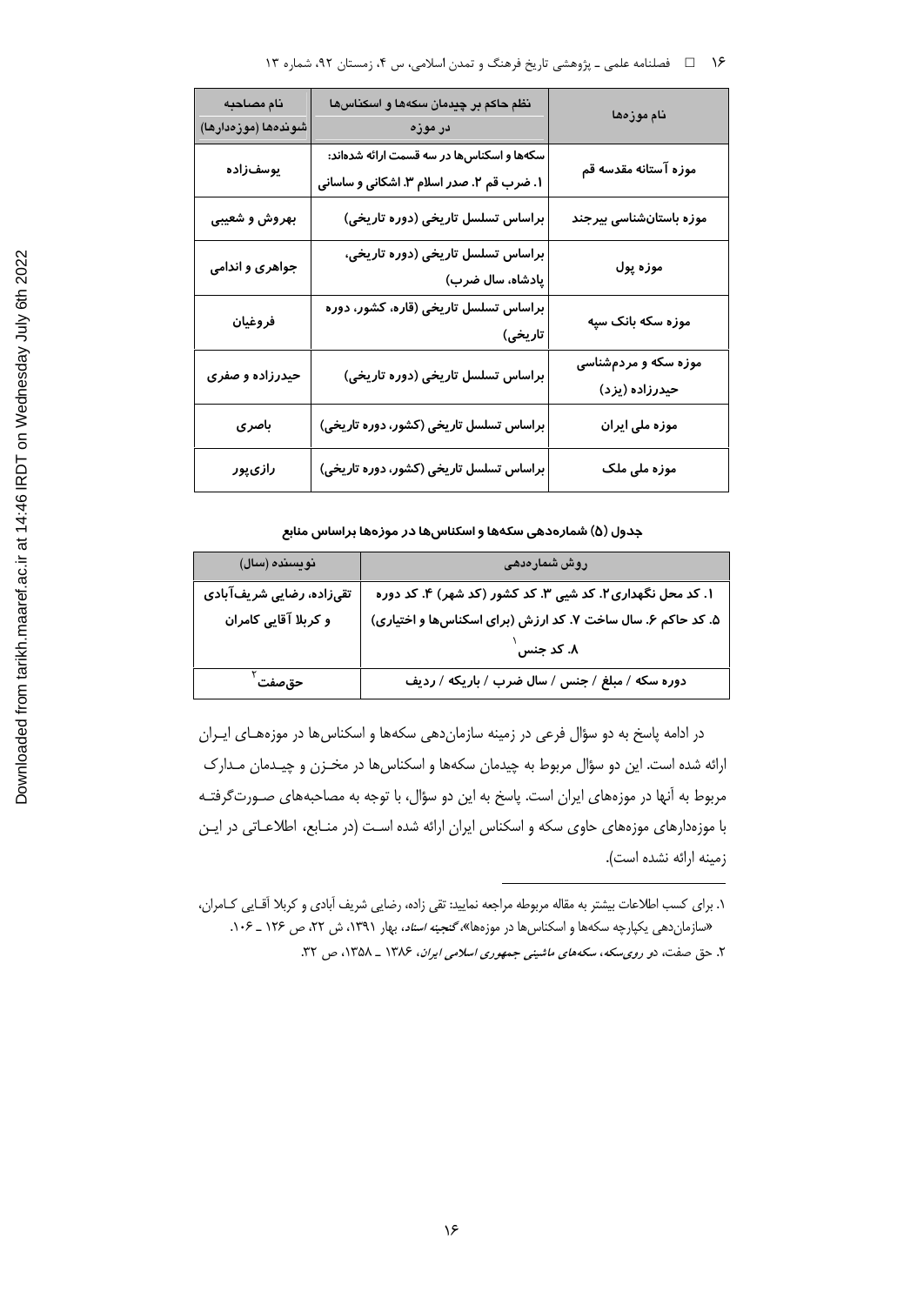جدول (۶) چیدمان سکهها و اسکناسها در مخزن و چیدمان مدارک مربوط به این اشیاء در

| موزههای ایران (الفبایی نام موزه) |
|----------------------------------|
|----------------------------------|

| نام مصاحبه شوندهها<br>(موزەدارھا) | <mark>چی</mark> دمان مدارک مربوط به<br>سكەها و اسكناسها             | چیدمان سکهها و<br>اسکناسها در مخزن                                                         | نام موزەھا                                            |
|-----------------------------------|---------------------------------------------------------------------|--------------------------------------------------------------------------------------------|-------------------------------------------------------|
| بهروز و یزدینژاد                  | براساس نظم حاکم بر<br>چیدمان سکهها و اسکناسها<br>در ویترین این موزه | براساس <i>ر</i> وش<br>شما <mark>ر</mark> ەدھى سكەھا <mark>و</mark><br>اسکناسها در این موزه | گنجینه تمبر، اسکناس<br>و مسکوک موزه آستان<br>قدس رضوى |
| صريرايى                           | براساس روش شمارهدهی<br>سکهها و اسکناسها در این<br>موزه              | براساس روش<br>شما <i>ر</i> هدهی سکهها و<br>اسکناسها در این موزه                            | موزه آذربایجان، تبریز                                 |
| يوسفiراده                         | براساس روش شمارهدهی<br>سکهها و اسکناسها در این<br>موزه              | براساس روش<br>شما <i>ر</i> ەدھى سكەھا <mark>و</mark><br>اسکناسها در این موزه               | موزه آستانه مقدسه قم                                  |
| بهروش و شعیبی                     | براساس روش شمارهدهی<br>سکهها و اسکناسها در این<br>موزه              | براساس روش<br>شمارەدھى سكەھا و<br>اسکناسها در این موزه                                     | موزه باستانشناسی<br>بيرجند                            |
| جواهری و اندامی                   | براساس نظم حاکم بر<br>چیدمان سکهها و اسکناسها<br>در ویترین این موزه | براساس نظم حاکم بر<br>چیدمان سکهها و<br>اسکناسها در ویترین<br>این موز ه                    | موزه پول                                              |
| فروغيان                           | براساس روش شمارهدهی<br>سکهها و اسکناسها در این<br>موزه              | براساس روش<br>شما <i>ر</i> ەدھى سكەھا <mark>و</mark><br>اسکناسها در این موزه               | موزه سکه بانک سپه                                     |
| حیدرزاده و صفری                   | مدارکی در موزه وجود<br>ندارد. در جای دیگری<br>مدارک نگهداری میشوند. | بدون نظمى خاص                                                                              | موزه سکه و<br>مردمشناسی حیدرزاده<br>(يزد)             |
| باصری                             | براساس نظم حاکم بر<br>چیدمان سکهها و اسکناسها<br>در ویترین این موزه | براساس نظم حاکم بر<br>چیدمان سکهها و<br>اسکناسها در ویترین<br>این موزه                     | موزه ملی ایران                                        |
| رازیپور                           | براساس نظم حاکم بر<br>چیدمان سکهها و اسکناسها<br>در ویترین این موزه | براساس نظم حاکم بر<br>چیدمان سکهها و<br>اسکناسها در ویترین<br>این موز ه                    | موزه ملی ملک                                          |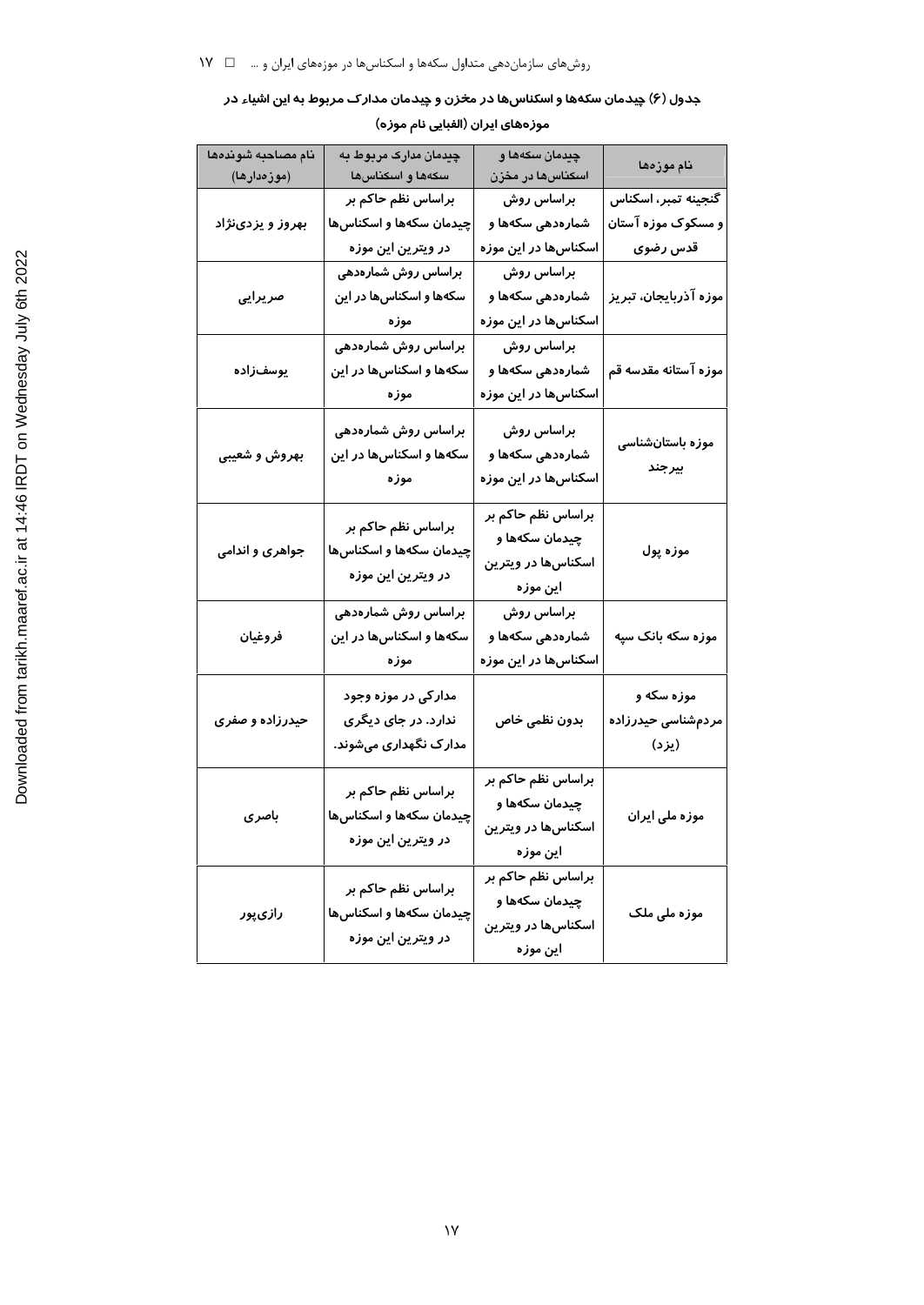۱۸ هـ استان که شای د بازوهشی تاریخ فرهنگ و تمدن اسلامی، س ۴، زمستان ۹۲، شماره ۱۳

۲. متداول ترین روش های سازمان دهی سکهها و اسکناس ها در موزههـای خـارج از ایـران کـدام هستند؟

جواب سؤال در قالب جدولهایی ارائه شده است. روال ارائه اطلاعات، براساس سؤال قبل است.

جدول (Y) شمارهدهی سکهها و اسکناسها در موزههای خارج از ایران (الفبایی نام موزه)

| نام مصاحبهشوندهها<br>(موزەدارھا)      | روش شمارەدھى                                                                                       | نام موزەھا                                    |
|---------------------------------------|----------------------------------------------------------------------------------------------------|-----------------------------------------------|
| ہ<br>میس <b>چ</b>                     | اختصار نام موزه / اختصار نام مجموعه، سال ـ شماره شیی<br>$KBR / CM$ , 2011-256 مثال:                | انجمن سكهشناسى<br>سلطنتی بلژیک،<br>ِ<br>موزه  |
| ديو َ <sup>٧</sup>                    | کشور، پول، <sup>۲</sup> تا <i>ر</i> یخ / شماره فهرست <sup>۵</sup><br>France, 2 francs, 1918. KM#46 | بانک آنتارکتیکا،<br>موزه ٌ                    |
| متا $^\circ$                          | شماره ثبت (مسلسل ورود)                                                                             | بانک ایتالیا، موز۰ <sup>^</sup>               |
| بخش اطلاعات<br>ُمطبوعات <sup>\\</sup> | شما <mark>ره</mark> ثبت (مسلسل ورود)                                                               | بانک باند آلمان،<br>۰۰<br>موزه                |
| هات ۱۳                                | شماره ثبت (مسلسل ورود)                                                                             | بانک مرکزی<br>ايسلند $^{\mathcal{W}}$         |
| لزروا <sup>1۵</sup>                   | نام مجموعه / چندمین شیء در مجموعه<br>مثال: N1 (Greec coins)----- N1-235                            | بانک ملی بلغارستان،<br>۱۴<br>موزه             |
| اندرسون <sup>۱۸</sup>                 | براساس کتاب فهرستنویسی استاندارد سکههای جهان<br> شماره فهرست داده میشود.<br>$KM#$ 63 مثال:         | سکههای جذاب<br>۱۶<br>جهان (با <i>ر</i> بادوس) |

1. Royal Numismatic Society of Belgium, Museum

2. Heesch

3. Antarctica Bank, Museum

5. Catalogue Number

۴. ارزش پول (2 francs)

۶ اختصار نام فرد ابداع كننده شماره فهرست# شماره ثبت (مسلسل ورود)

7. Dave

8. Bank of Italy, Museum

9. Motta

10. Deutsche Bundesbank, Museum

11. Presse Information

12. Central Bank of Iceland, Museum

13. Holt

14. Bulgarian National Bank, Museum

15. Lazarova

16. Interesting World Coins (Barbados)

17. Standard catalog of world coins

18. Anderson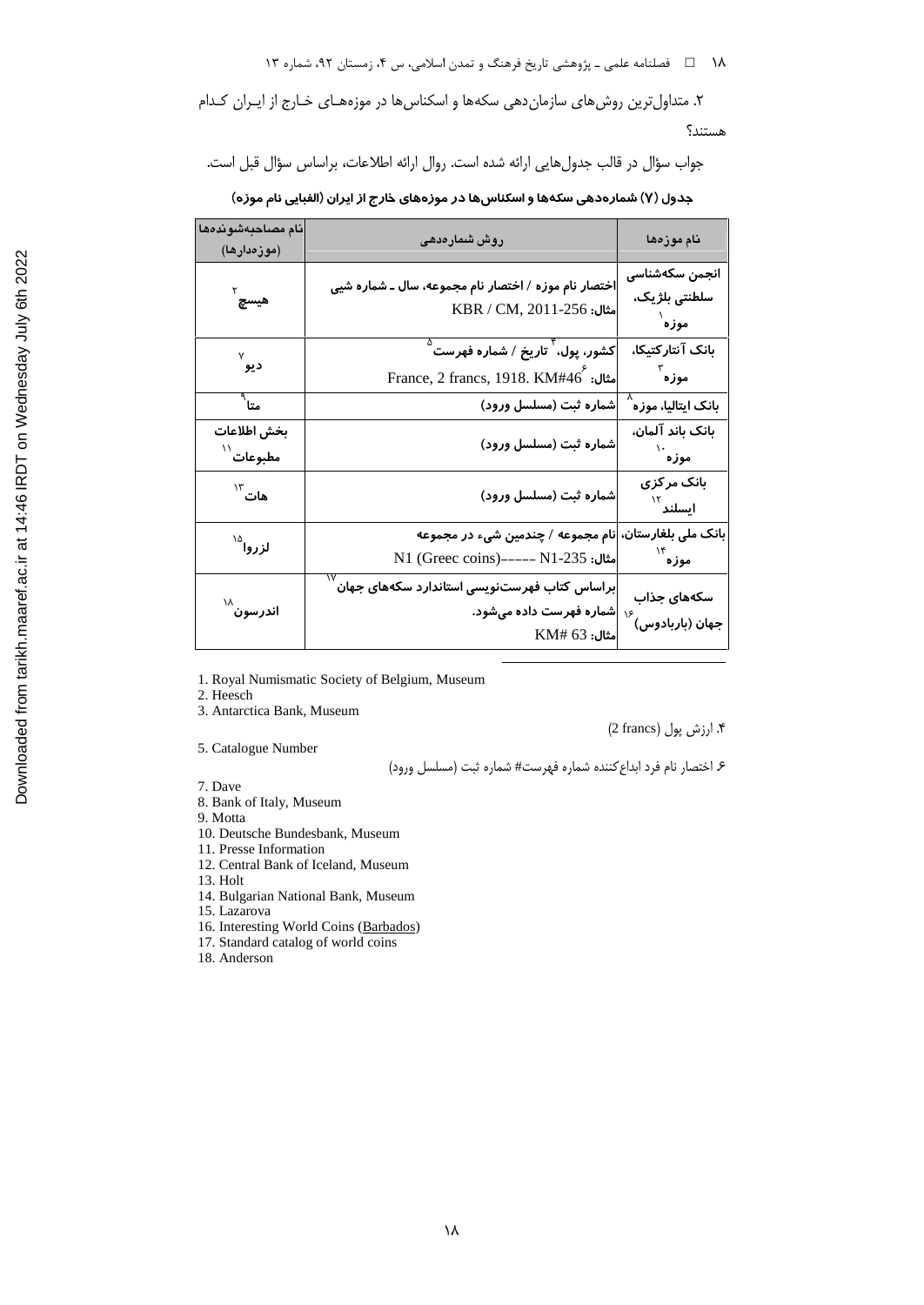| نام مصاحبهشوندهها<br>(موزەدارھا) | روش شمارەدھى                                                                                                                                                                                                                                                                                                                                                                                                                                                                   | نام موزەھا                                           |
|----------------------------------|--------------------------------------------------------------------------------------------------------------------------------------------------------------------------------------------------------------------------------------------------------------------------------------------------------------------------------------------------------------------------------------------------------------------------------------------------------------------------------|------------------------------------------------------|
| هاچينسون <sup>۲</sup>            | شماره ثبت (مسلسل ورود)                                                                                                                                                                                                                                                                                                                                                                                                                                                         | ضرابخانه سلطنتى<br>استرالیا، موزہ <sup>۱</sup>       |
| تسانگ <sup>۴</sup>               | شماره ثبت (مسلسل ورود)                                                                                                                                                                                                                                                                                                                                                                                                                                                         | مجموعه سكهشناسى<br>$^{\mathrm{v}}$ بانک آلفا (یونان) |
| ھانچرت <sup>گ</sup>              | اختصار نام موزه / سال ـ چندمین شیء در سال خاص<br>HCR 2001-12                                                                                                                                                                                                                                                                                                                                                                                                                   | موزه اشمولين<br>(انگلیس) <sup>۵</sup>                |
| کسکنتلا <sup>^</sup>             | شمارهدهی خاص خود را دارند. این شمارهدهی مکان دقیق<br>سکه و اسکناس را نشان میدهد و از هیچیک از<br>شمار ددهیهای ملی و بینالمللی پیروی نمیکند.                                                                                                                                                                                                                                                                                                                                    | موزه بانک فنلاند <sup>۷</sup>                        |
| ۰۰<br>تاماس <sup>۱۰</sup>        | شماره ثبت (مسلسل ورود)                                                                                                                                                                                                                                                                                                                                                                                                                                                         | موزه بانک ملی<br>مجا <i>ر</i> ستان <sup>`</sup>      |
| هاکنهول <sup>۱۲</sup>            | شماره فهرست                                                                                                                                                                                                                                                                                                                                                                                                                                                                    | موزه بريتانيا،<br>$^{\prime\prime}$ انگلیس           |
| ريورا ّ``                        | France, 1 Francs, 1918 : دشور، پول، تاريخ. مثال:                                                                                                                                                                                                                                                                                                                                                                                                                               | موزه پول (آمریکا) <sup>۱۲</sup>                      |
| موزه پول <sup>۱۶</sup>           | برای شمارهدهی ابتدا براساس طبقهبندی زیر اشیاء موزهای<br>تفکیک میشوند و سپس شمارهدهی صورت می گیرد:<br>1. Japanese Gold Coins (before Meiji<br>Restoration(1868))<br>2. Japanese Gold Coins (after Meiji Restoration)<br>3. Japanese Silver Coins (before Meiji<br>Restoration)<br>4. Japanese Silver Coins (after Meiji Restoration)<br>5. Japanese Non-Gold or Silver Coins (before<br>Meiji Restoration)<br>6. Japanese Non-Gold or Silver Coins (after<br>Meiji Restoration) | موزه پول بانک<br>ژاپن <sup>۱۵</sup>                  |

1. Royal Australian Mint, Museum.<br>2. Hutchinson.

- 3. Alpha Bank Numismatic Collection (Greece).<br>4. Tsangari.
	-
- 5. Ashmolean Museum (UK).
- 6. Heuchert.<br>7. Bank of Finland Museum.
- 8. Koskentola.
- 9. Noskelhola.<br>9. Magyar Nemzeti Bank Museum.<br>10. Tamas.<br>11. British Museum (UK).
- 
- 
- 12. Hockenhull.
- 13. Money Museum (USA).
- 14. Rive.
- 15. Currency Museum Bank of Japan.
- 16. Currency Museum.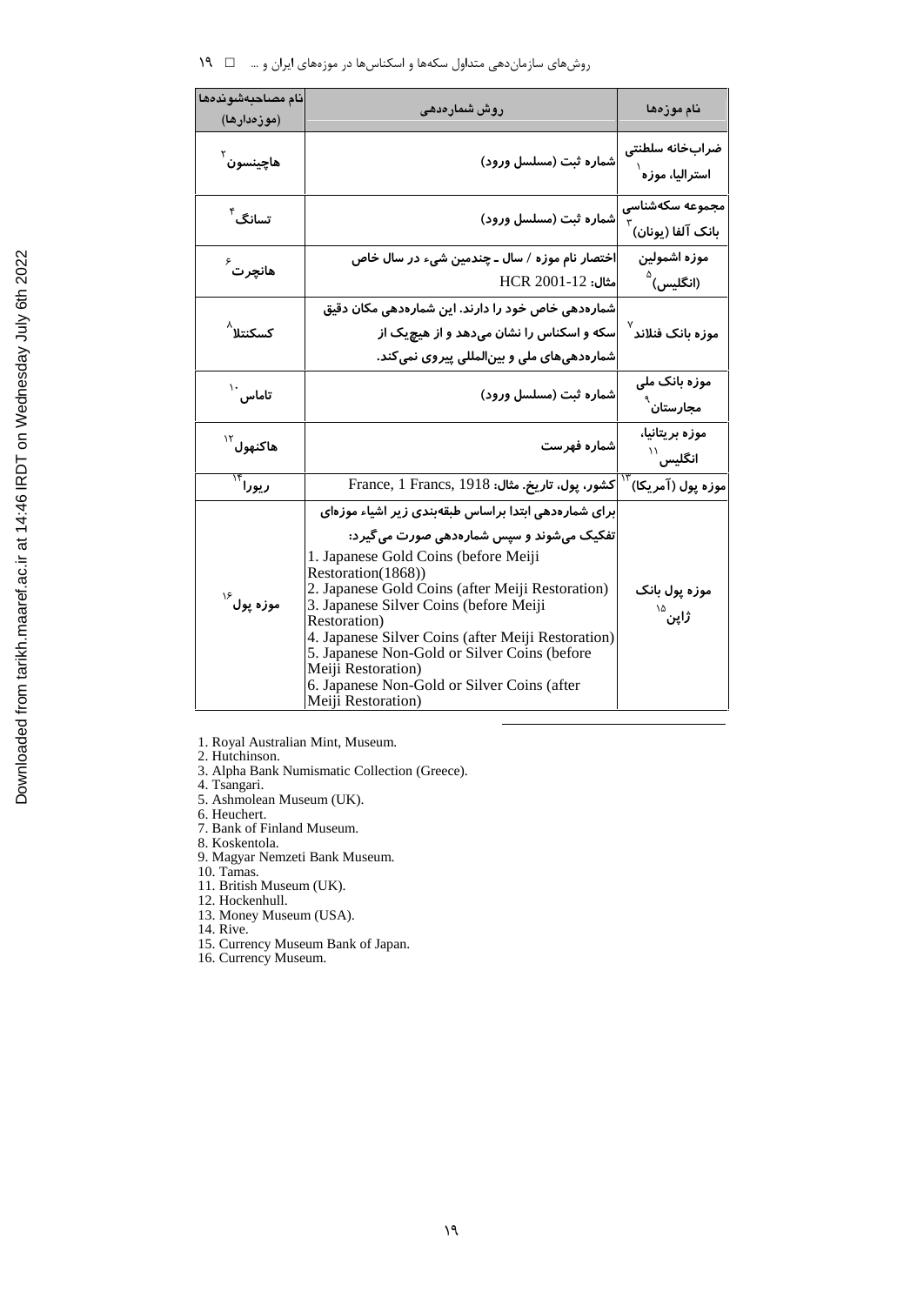| نام مصاحبهشوندهها   | روش شمارەدھى                                                                                                                                                                                                                                                                             | نام موزەھا    |
|---------------------|------------------------------------------------------------------------------------------------------------------------------------------------------------------------------------------------------------------------------------------------------------------------------------------|---------------|
| (موزەدارھا)         |                                                                                                                                                                                                                                                                                          |               |
|                     | 7. Japanese Notes (before Meiji Restoration)<br>8. Japanese Notes (after Meiji Restoration)<br>9. Other Notes and Coins<br>10. East Asian Coins<br>11. Other Foreign Coins<br>12. Foriegn Notes<br>13. Money related items(Wallets, chests, old<br>documents like IOUs, maps, and so on) |               |
|                     | این موزه دارای شماره فهرستنویسی ٰ مجزا برای سکهها و                                                                                                                                                                                                                                      |               |
|                     | اسکناس هاست.                                                                                                                                                                                                                                                                             |               |
|                     | سکه: دارای شمارهای ۴ قسمتی به شرح زیر هستند:                                                                                                                                                                                                                                             |               |
|                     | X XXX XX XX                                                                                                                                                                                                                                                                              |               |
|                     | ۱.نشاندهنده استانداردهای یولی (1–9):                                                                                                                                                                                                                                                     |               |
|                     | Reis (1), Cruzeiro of 1942 (2), Cruzeiro Novo<br>(3), Cruzeiro of 1970 (4), Cruzado (5), Cruzado<br>Novo (6), Cruzeiro of 1990 (7), Cruzeiro Real<br>$(8)$ and Real $(9)$                                                                                                                |               |
|                     | ۲. شمارهای سەرقمی که نشاندهنده سکەهایی با ارزش،                                                                                                                                                                                                                                          |               |
|                     | تاریخ، جنس و شمارهای برابر است. وقتی که استاندارد یول                                                                                                                                                                                                                                    |               |
|                     | تغییر میکند، این شماره مجدد از $001$ شروع میشود. این                                                                                                                                                                                                                                     |               |
|                     | شماره، نظم سکهها را در فهرست موزه نشان میدهد.                                                                                                                                                                                                                                            |               |
|                     | ۳. شمارهای ۲ رقمی که نشاندهنده ارزش سکه است (در                                                                                                                                                                                                                                          | موزه پول بانک |
| اليورا <sup>٣</sup> | سکهها ممکن است مواردی باشد که آنها را از سکه اصلی                                                                                                                                                                                                                                        | مر کزی برزیل  |
|                     | متمایز کند). این شماره از 01 تا 99 متغیر است.                                                                                                                                                                                                                                            |               |
|                     | ۴. شمارهای دو رقمی است. 01 نشاندهنده سکههای رایج در                                                                                                                                                                                                                                      |               |
|                     | دادوستد و 02 نشاندهنده فلزی مقاوم که در دادوستد رایج                                                                                                                                                                                                                                     |               |
|                     | نىودە است.                                                                                                                                                                                                                                                                               |               |
|                     | اسکناس: دارای شمارهای ۴ قسمتی به شرح زیر هستند:                                                                                                                                                                                                                                          |               |
|                     | X XXX XX XX                                                                                                                                                                                                                                                                              |               |
|                     | ۱. نشاندهنده استانداردهای یولی (1–9):                                                                                                                                                                                                                                                    |               |
|                     | Reis (1), Cruzeiro of 1942 (2), Cruzeiro Novo<br>(3), Cruzeiro of 1970 (4), Cruzado (5), Cruzado<br>Novo (6), Cruzeiro of 1990 (7), Cruzeiro Real<br>$(8)$ and Real $(9)$                                                                                                                |               |
|                     | ۲. شمارهای سەرقمی کە نشاندھندە اسکناسھایی با ارزش،                                                                                                                                                                                                                                       |               |
|                     | مدل و شمارهای برابر است. وقتی که استاندارد یول تغییر                                                                                                                                                                                                                                     |               |
|                     | می کند این شماره مجدد از $001$ شروع میشود. این شماره                                                                                                                                                                                                                                     |               |

1. Museum of Money- Banco Central do Brasil<br>2. cataloging numbers<br>3. Oliveira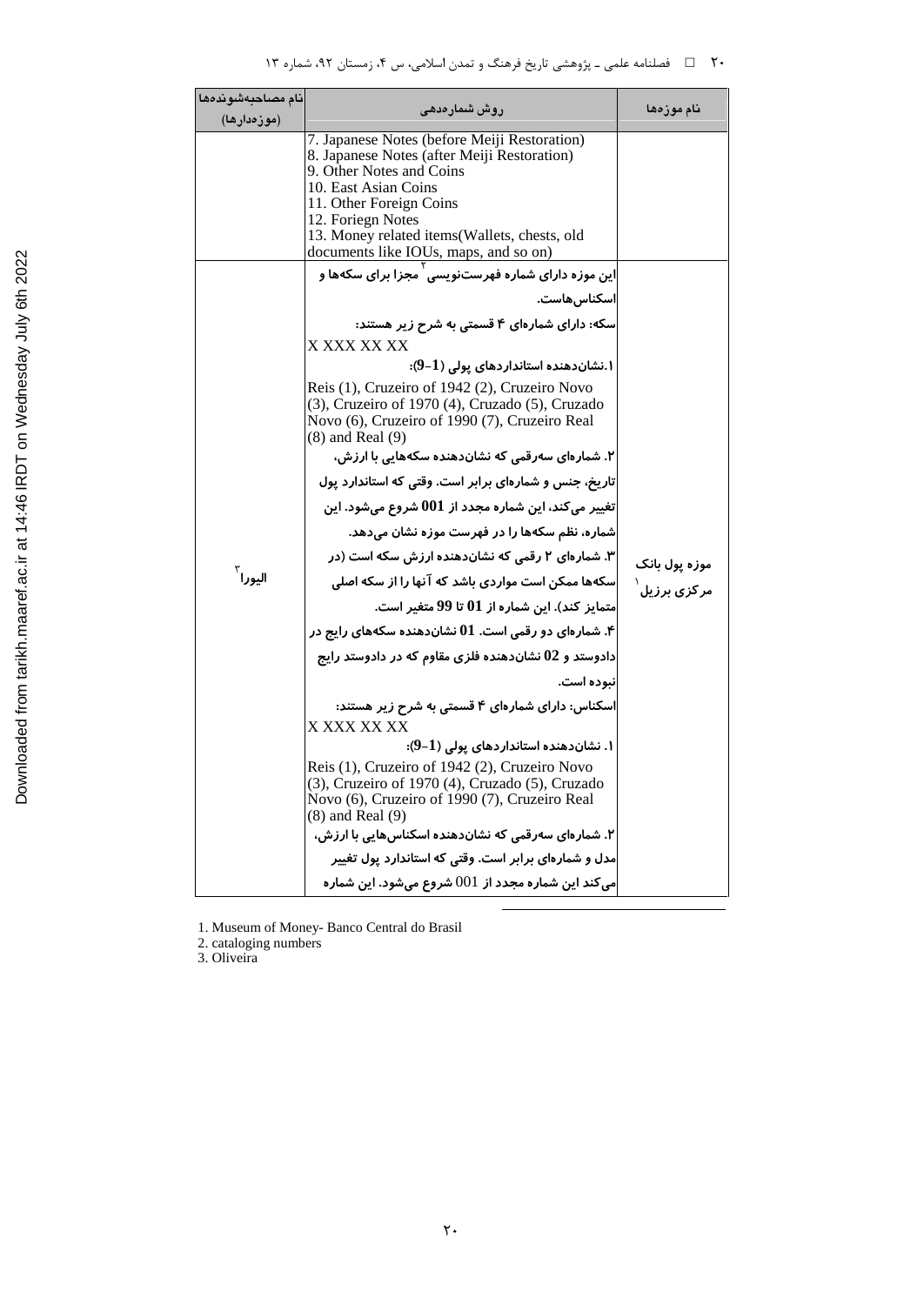| نام مصاحبهشوندهها            | روش شمارەدھى                                                             | نام موزەھا                  |
|------------------------------|--------------------------------------------------------------------------|-----------------------------|
| (موزەدارھا)                  |                                                                          |                             |
|                              | نظم اسکناسها را در فهرست موزه نشان میدهد.                                |                             |
|                              | ۳. شمارهای ۲ رقمی که نشاندهنده ارزش اسکناس است                           |                             |
|                              | (تغییر شماره سریال، امضا و بعضی از تغییرات فیزیکی که                     |                             |
|                              | خیلی قابل توجه نیست و شماره فهرست را تغییر نمیدهد).                      |                             |
|                              | این شماره از 01 تا 99 متغیر است.                                         |                             |
|                              | ۴. شمارهای دو رقمی است. ${\bf 01}$ نشاندهنده اسکناسهای                   |                             |
|                              | رایج در دادوستد و 02 نشاندهنده اسکناسهای مدل است.                        |                             |
|                              | نوع شیء / پول / سال / کشور. مثال:                                        | موزه پول بانک               |
| رزاس <sup>۲</sup>            | Coin. 5 cents. 2009. Lithuania                                           | مر کزی لیتوانی ٰ            |
|                              | Banknote. 10 litas. 1991. Lithuania                                      |                             |
|                              | سکه: کد نام موزه (EDNMM) سال (YYYY) / چندمین                             |                             |
|                              | شیء که در سال خاص وارد موزه شده (NNN) / شماره                            |                             |
|                              | خاص سکه (NNN)                                                            |                             |
|                              | EDNMM YYYY.NNN.NNN                                                       | موزه روی تپه                |
| مک بس و اسمر کا <sup>۴</sup> | مثال:                                                                    |                             |
|                              | EDNMM 2012.037.07<br>اسکناس: شناساگر مخزن (GB1830) / شناساگر مجموعه      | $^{\mathrm{v}}$ (اسکاتلند)  |
|                              |                                                                          |                             |
|                              | (BLB1) / ردیف / زیر ردیف / شماره شیء                                     |                             |
|                              | مثال:                                                                    |                             |
|                              | GB1830 BLB1/7/13/9/3                                                     | موزه سکهشناسی               |
|                              | / (P) اختصار نام موزہ ( $\rm{BCCR}$ ) / کد سکه ( $\rm{M}$ )یا اسکناس (P) |                             |
| گیسلا ما <i>ر</i> یا ً       | شماره رديف. مثال:                                                        | بانک مر کزی                 |
|                              | <b>BCCR-M-1530</b>                                                       | کاستاریکا <sup>۵</sup>      |
|                              | شمارەدھى سەگانە                                                          |                             |
| گر یمالدی <sup>^</sup>       | سال ورود / چندمین مجموعه در سال خاص / چندمین شیء                         | موزه سلطنتي                 |
|                              | در مجموعه خاص. مثال:                                                     | آفريقا <sup>∨</sup>         |
|                              | 2012.59.12                                                               |                             |
| ُلوپزد ``                    | شماره ثبت (مسلسل ورود)                                                   | موزه ضرابخانه               |
|                              |                                                                          | مادرید اسپانیا <sup>`</sup> |

1. Money Museum of the Bank of Lithuania

2. Ruzas<br>3. Museum on the Mound (Scotland)

4. MacBeath & Smerecka 5. Numismatic Museum, Costa Rica Central Bank

6. Gisela Maria<br>7. Royal Museum for Africa

8. Grimaldi

9 .Mint Museum, Madrid, Spain

 $10.$  lopezdea  $\,$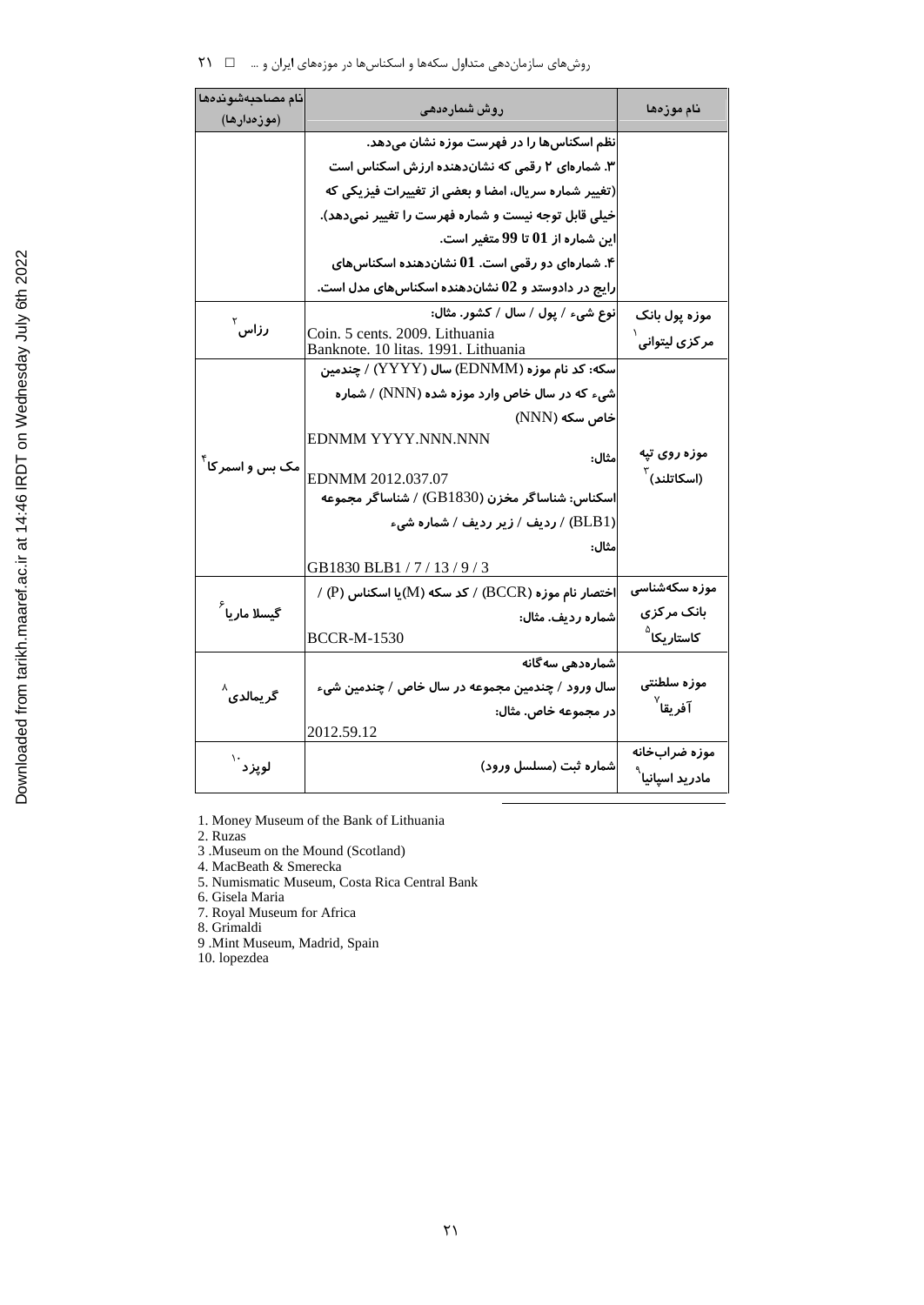۲۲٪ □ فصلنامه علمي ـ پژوهشي تاريخ فرهنگ و تمدن اسلامي، س ۴، زمستان ۹۲، شماره ۱۳

| أنام مصاحبهشوندهها<br>(موزەدارھا) | روش شمارەدھى                                                                      | نام موزەھا                 |
|-----------------------------------|-----------------------------------------------------------------------------------|----------------------------|
| مک گیل <sup>۲</sup>               | اختصار نام مجموعه / شماره ثبت (مسلسل ورود)<br>(Numismatic collection) NU 1 .مثال: | موزه نيوزيلند <sup>ا</sup> |
| گیلیسپی <sup>۴</sup>              | شماره ثبت (مسلسل ورود)                                                            | موزه ويكتوريا<br>(انگلیس)  |

## جدول (۸) نظم حاکم بر چیدمان سکهها و اسکناسها در ویترین موزههای خارج از ایران (الفبايي نام موزه)

| نام مصاحبهشوندها<br>(موزەدارھا) | نظم حاکم بر چیدمان سکهها و اسکناسها در موزه                                                                                                                                                                                                      | نام موزەھا                                      |
|---------------------------------|--------------------------------------------------------------------------------------------------------------------------------------------------------------------------------------------------------------------------------------------------|-------------------------------------------------|
| هيسچ                            | براساس تسلسل تاريخى                                                                                                                                                                                                                              | انجمن سكهشناسى سلطنتى<br>بلژیک، موزه            |
| ديو                             | براساس کشور، پول، تاریخ و شماره فهرست                                                                                                                                                                                                            | بانک آنتار کتیکا، موزہ                          |
| متا                             | براساس تسلسل تا <i>ر</i> یخی                                                                                                                                                                                                                     | بانک ایتالیا، مو <mark>ز</mark> ه               |
| بخش اطلاعات مطبوعات             | براساس تسلسل تا <i>ر</i> یخی                                                                                                                                                                                                                     | بانک باند آلمان، موز <mark>ه</mark>             |
| هات                             | براساس تسلسل تا <i>ر</i> یخی                                                                                                                                                                                                                     | بانک مر کزی ایسلن <mark>د</mark>                |
| لزروا                           | براساس تسلسل تاريخى                                                                                                                                                                                                                              | بانک ملی بلغا <i>ر</i> ستان، موز <mark>ه</mark> |
|                                 | براساس الفبايى كشورها، الفبايى تقسيمات فرعى                                                                                                                                                                                                      | سکههای جذاب جهان                                |
| اندرسون                         | جغرافیایی، تسلسل تاریخی، نوع و ارزش سکه                                                                                                                                                                                                          | (باربادوس)                                      |
| هاچينسون                        | براساس تسلسل تاريخى                                                                                                                                                                                                                              | ضرابخانه سلطنتى استراليا،<br>موزه               |
| تسانگ                           | براساس تسلسل تاريخى                                                                                                                                                                                                                              | مجموعه سكهشناسى بانك<br>آلفا (يونان)            |
| هانچرت                          | براساس نظم زیر اشیاء موزهای را نمایش میدهند:<br><b>HCR</b> Greek<br>HCR Roman Repub ican<br><b>HCR Roman Provincial</b><br><b>HCR Roman Imperial</b><br><b>HCR Byzantine</b><br><b>HCR British I les</b><br>HCR Brit E p & Com, America & Africa | موزه اشمولین (انگلیس)                           |

1. Museum of New Zealand<br>2. McGill<br>3. Museum Victoria<br>4. Gillespie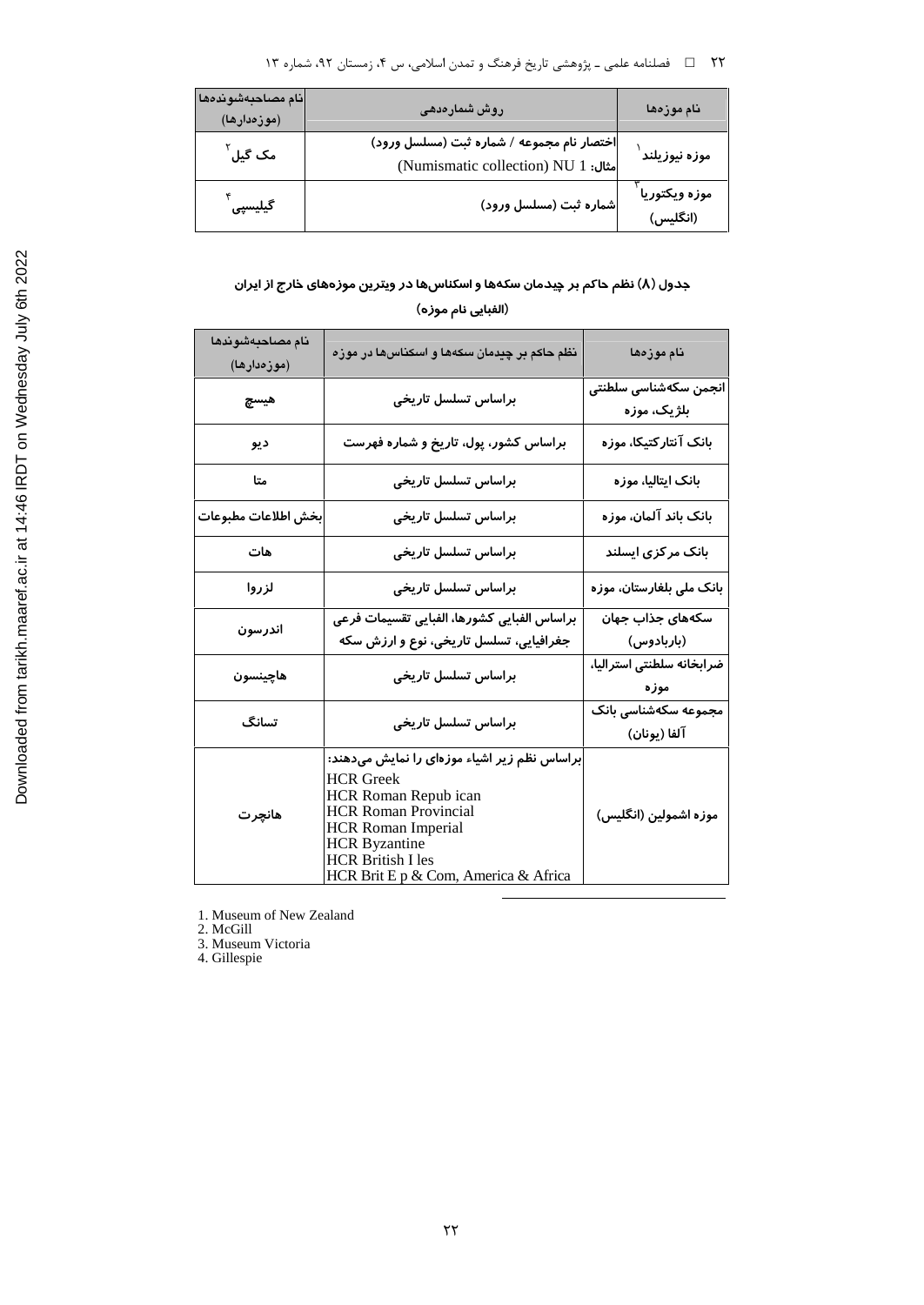| نام مصاحبهشوندها<br>(موزەدارھا) | نظم حاکم بر چیدمان سکهها و اسکناسها در موزه                                                                         | نام موزەھا                            |
|---------------------------------|---------------------------------------------------------------------------------------------------------------------|---------------------------------------|
|                                 | <b>HCR Continental Europe</b><br><b>HCR</b> Islamic                                                                 |                                       |
|                                 | <b>HCR Indian Subcontinent</b><br>HCR East A ia<br><b>HCR</b> edals                                                 |                                       |
|                                 | HCR Tokens & Je ons<br><b>HCR Paper Money</b><br>HCR Casts, Electrotypes & Forgeries<br>HCR Mixed & Paranumismatica |                                       |
| كسكنتلا                         | براساس شمارهدهی خاص خود                                                                                             | موزه بانک فنلاند                      |
| تاماس                           | براساس تسلسل تاريخى                                                                                                 | موزه بانک ملی مجارستان                |
|                                 | سکه: روشهای مختلفی برای سازماندهی                                                                                   |                                       |
|                                 | (نظم دهی) مجموعههای مختلف دارند: ۱. براساس                                                                          |                                       |
| هاكنهول                         | شماره فهرست ۲. براساس تسلسل تاریخی                                                                                  | موزه بریتانیا، انگلیس                 |
|                                 | ۳. براساس نظم الفبایی سازنده                                                                                        |                                       |
|                                 | اسکناس: براساس کشور، منطقه و تسلسل تاریخی                                                                           |                                       |
| ريورا                           | براساس تسلسل تاريخى                                                                                                 | موزه پول (آمریکا)                     |
| اليورا                          | براساس تسلسل تاريخى                                                                                                 | موزه پول بانک مر کزی<br>برزيل         |
| رزاس                            | براساس نوع شیی، پول، سال، کشور                                                                                      | موزه پول بانک مر کزی<br>ليتوانى       |
|                                 | سكە: براساس تسلسل تاریخی                                                                                            |                                       |
| مک بس و اسمر کا                 | (کشور، دوره تاریخی)                                                                                                 | موزه روی تپه (اسکاتلند)               |
|                                 | اسکناس: براساس مجموعه، بخش، پول و تاریخ                                                                             |                                       |
| گیسلا ماریا                     | براساس تسلسل تاريخى                                                                                                 | موزه سکهشناسی بانک<br>مرکزی کاستاریکا |
| گريمالدي                        | براساس تسلسل تاريخى                                                                                                 | موزه سلطنتى آفريقا                    |
| لوپزد                           | براساس تسلسل تاریخی (دوره تاریخی)                                                                                   | موزه ضرابخانه مادرید<br>اسپانیا       |
| مک گیل                          | براساس تسلسل تاريخى                                                                                                 | موزه نيوزيلند                         |
|                                 | سکه: براساس سکه، کشور سازنده و تسلسل                                                                                |                                       |
| گیلیسپی                         | تاريخى<br>اسکناس: براساس اسکناس، کشور سازنده و<br>تسلسل تاريخى                                                      | موزه ویکتوریا (انگلیس)                |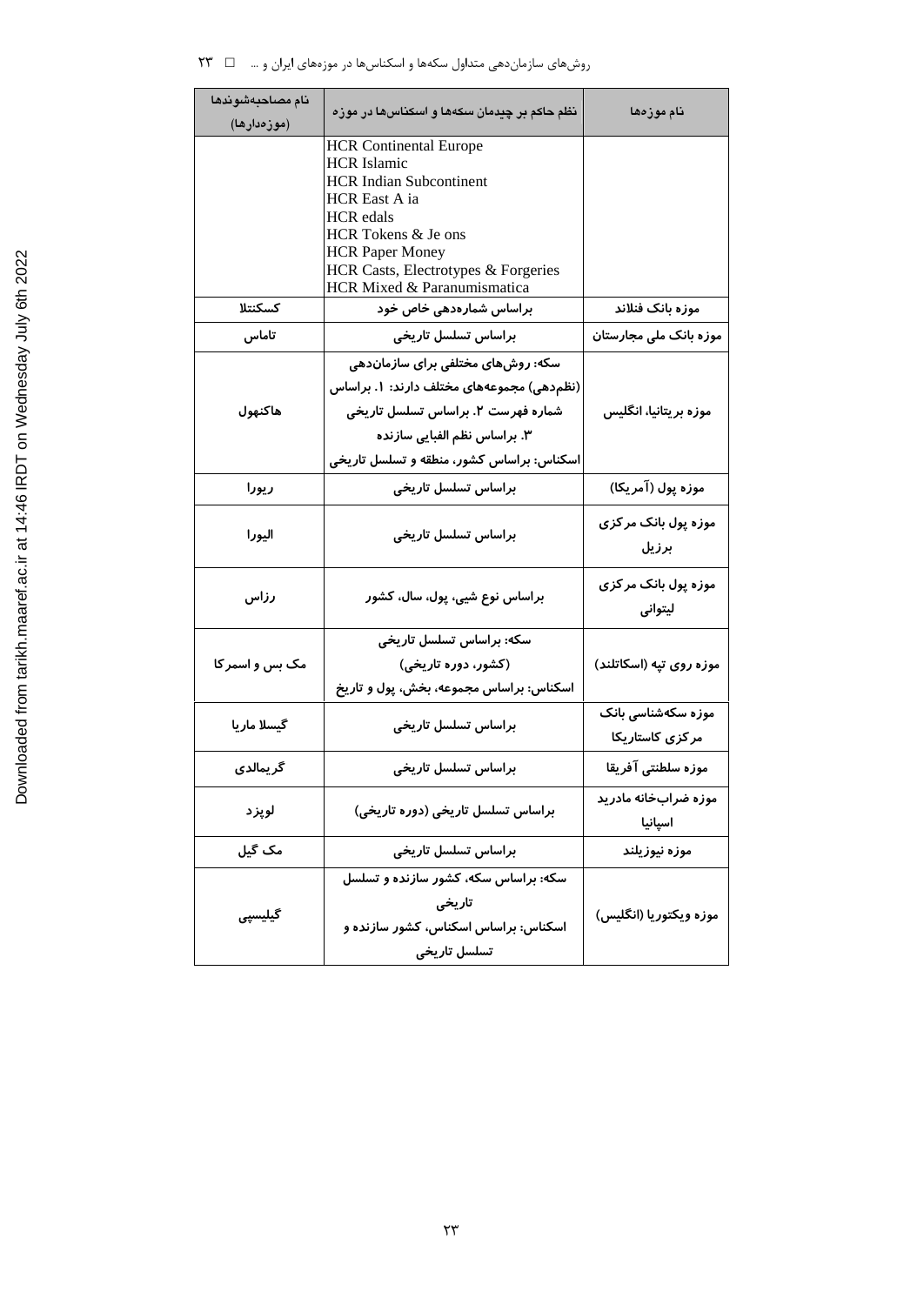| نويسنده                      | روش شمارەدھى                                              | نام موزەھا                        |
|------------------------------|-----------------------------------------------------------|-----------------------------------|
|                              | شمارەدھى سەگانە                                           |                                   |
| انجمن موزههای                | سال ورود / چندمین مجموعه در سال خاص / چندمین شیء در       | موزههای آلبرتا $^{^{\backprime}}$ |
| آلبرتا <sup>۲</sup>          | مجموعه خاص / حروف نشاندهنده قسمتهای مرتبط، یا منفصل       |                                   |
|                              | و يا تكرارى. مثال: 1989.5.17a & 1989.5.17b                |                                   |
|                              | باک، سه روش شمارهدهی برای اشیاء موزهای بیان کرده است:     |                                   |
|                              | ۱. شمارەدھى سەگانە                                        |                                   |
|                              | سال ورود / چندمین مجموعه در سال خاص / چندمین شیء در       |                                   |
|                              | مجموعه خاص / حروف نشاندهنده قسمتهای مرتبط، یا منفصل       |                                   |
| باک ّ                        | و يا تكراري. مثال: 1982.5.1a & 1982.5.1a                  |                                   |
|                              | در شمارهدهی سهگانه برای مجموعههای کرایهشده و امانی        |                                   |
|                              | پیشوندی به شماره اختصاص پیدا می کند. مثال: (Transaction)  |                                   |
|                              | (Loan) L1982.5.1 / TR1982.5.1                             |                                   |
|                              | ۲. شماره ثبت (مسلسل ورود)                                 |                                   |
|                              | ۳. سال ورود / شماره شیی. مثال: 76.21                      |                                   |
|                              | شمارەدھى سەگانە                                           |                                   |
|                              | سال ورود / چندمین مجموعه در سال خاص / چندمین شیء در       |                                   |
|                              | مجموعه خاص / حروف نشاندهنده قسمتهای مرتبط، یا منفصل       | موزه تاريخى قلعه                  |
| بروان <sup>۵</sup>           | و يا تكرارى. مثال: 1989.3.5a & 1989.3.5a                  |                                   |
|                              | شماره امانت (سه گانه)                                     | ميسولا <sup>۲</sup>               |
|                              | شماره امانت متوالی / سال امانت / چندمین شیی در امانت خاص. |                                   |
|                              | مثال: 1989.4.22                                           |                                   |
|                              | اختصار نام فرد ابداع کننده شماره فهرست / شماره ثبت (مسلسل |                                   |
| بروس و مایکل <sup>۶</sup>    | ورود) مثال: KM#62a---KM#62                                |                                   |
|                              | اختصار نام سازمان / سال ورود.                             |                                   |
| ترنز، دارل و لا <sup>۷</sup> | GRBA1989.25.1 or X.119                                    |                                   |
| جانستون و میدور              | ۱. شماره فهرست / شماره قسمت / سال دسترسی. مثال:           |                                   |
| وودراف ٛ                     | 37.2.912                                                  |                                   |
|                              |                                                           |                                   |

جدول (۹) شمارهدهی سکهها و اسکناسها در موزهها براساس منابع (الفبایی نام نویسنده)

1. Alberta Museums

3. Buck, Numbering. Museum Registration Methods: Collections Management.<br>4. Historical Museum at Fort Missoula

5. Brown, Historical Museum at Fort Missoula: Collections Policy & Procedures Manual.

6. Bruce, standard catalog of world coins, 2008.<br>
7. Thornes, Introduction to Object ID: Guidelines for Making Records that Describe Art, Antiques, and Antiquities.

8. Johnston, Marking. Museum Registration Methods: Collections Management.

<sup>2.</sup> Alberta Museums Association, Recognized Museum Program: Application Instructions and Reference Guide.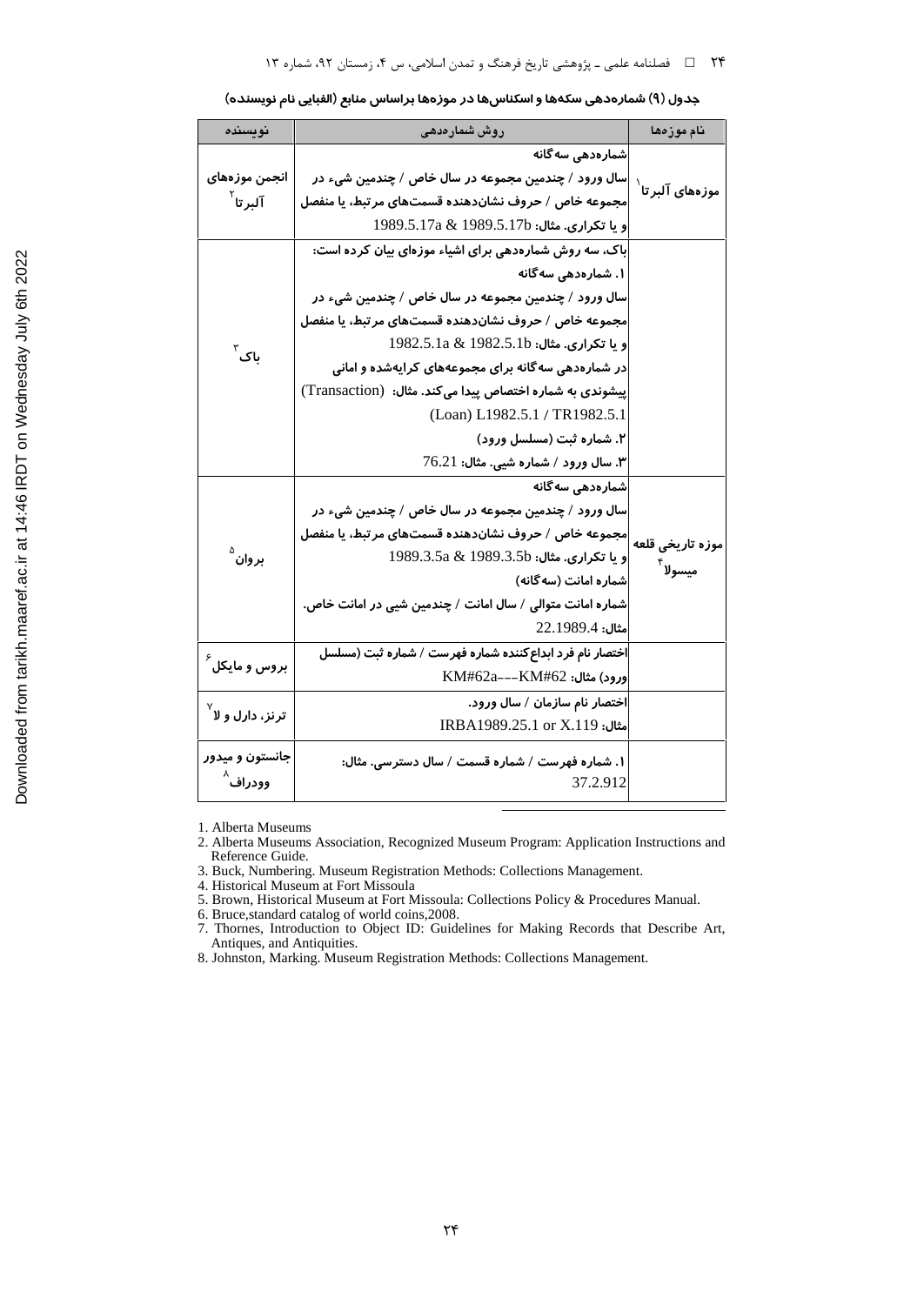روشهای سازماندهی متداول سکهها و اسکناسها در موزههای ایران و … ۔ ۲۵٪ ۲۵

| نوسىندە | روش شمارەدھى                                              | نام موزەھا |  |
|---------|-----------------------------------------------------------|------------|--|
|         | ۲. سال دسترسی / نام یا اختصار نام موزه یا شماره شناساگر   |            |  |
|         | <b>مثال:DIA1978.4</b>                                     |            |  |
|         | دارای پنج روش شمارهدهی است:                               |            |  |
|         | ۱. اشیاء را از ۱ تا ۸۵۴ علامت گذاری کردهاند. در این روش،  |            |  |
|         | اشیاء براساس جنس (ماده) و نوع سازماندهی شدهاند. مثال:     |            |  |
|         | گلدان سنگی ۱۰۰-۱                                          |            |  |
|         | ابزار سنگی ۱۰۱–۱۱۴ / ابزار نقرهای و برنزی ۳۲۸–۳۴۲         |            |  |
|         | ۲. شماره یا کد خاص برای هر اعطاکننده یا امانتدهنده مجموعه |            |  |
| مليونيس | / شمار ه ثبت.                                             |            |  |
|         | موزه بروكلين ْ  مثال: 11186.2 & 11186.1                   |            |  |
|         | ۳. سال ورود / شماره ثبت (مسلسل ورود).                     |            |  |
|         | $09.82:$ مثال:                                            |            |  |
|         | ۴. شمارەدھى سەگانە                                        |            |  |
|         | سال ورود / چندمین مجموعه در سال خاص / چندمین شیء در       |            |  |
|         | مجموعه خاص                                                |            |  |
|         | $09.889.1 \& 09.889.2$                                    |            |  |
|         | ه. E (اشياء قديمي) / شماره ثبت (مسلسل ورود). مثال: E1436  |            |  |
|         | پیشوند (نشاندهنده مجموعه و یا مقولهبندی شیء) / چندمین     |            |  |
| هاهمن   | شیء در مجموعه / پسوند (نشاندهنده زیر گروه).               |            |  |
|         | (design) Des 207 d (dishes) مثال:                         |            |  |

## جدول (۱۰) نظم حاکم بر چیدمان سکهها و اسکناسها در ویترین موزهها براساس منابع

## (الفبایی نام نویسنده)

| نويسنده                              | نظم حاکم بر چیدمان سکهها و اسکناسها در موزه                                            | نام موزەھا      |
|--------------------------------------|----------------------------------------------------------------------------------------|-----------------|
| انجمن موزههای<br>آلبرتا <sup>۴</sup> | براساس تسلسل تاريخى                                                                    | موزههای آلبر تا |
| بروس و مایکل <sup>°</sup>            | براساس الفبايى كشورها، الفبايى تقسيمات فرعى جغرافيايى،<br>تسلسل تاریخی، نوع و ارزش سکه |                 |

1. Brooklyn Museum

2. Meleounis, Managing Early Museum Collection of Ancient Egeptian Materials.<br>3. Hohmann, Museum ID-Identifying museums and museum objects on the internet.

4. Alberta museums Association, recognized Museum program: Application Instructions and Reference Guide.

5. Bruce, Standard Catalog Of World Coins, 2008.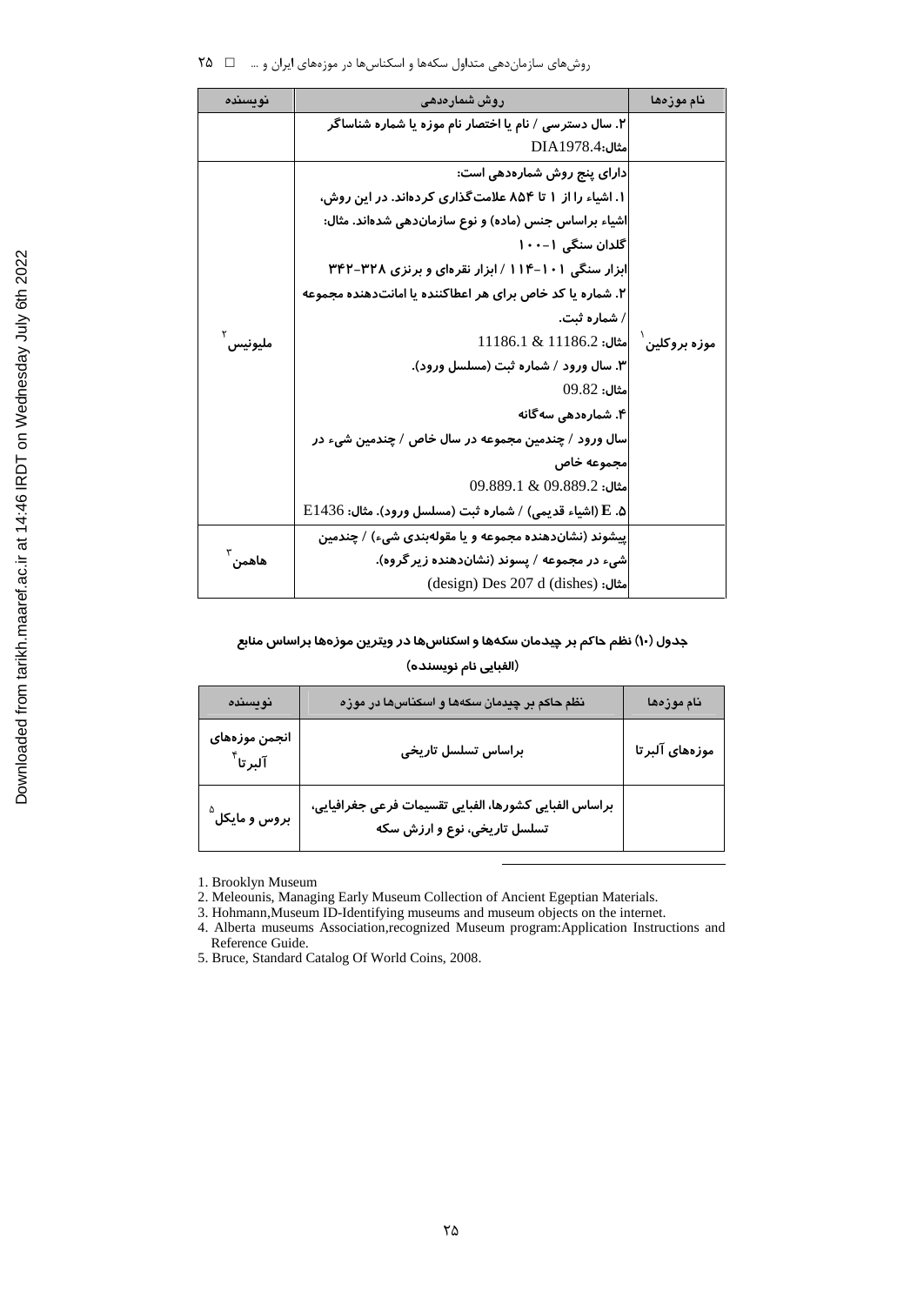| جدول (۱۱) چیدمان سکهها و اسکناسها در مخزن و چیدمان مدارک مربوط به این اشیاء در |  |
|--------------------------------------------------------------------------------|--|
| موزههای خارج از ایران (الفبایی نام موزه)                                       |  |

| نام مصاحبهشوندهها<br>(موزەدارھا) | <mark>چید</mark> مان مدارک مربوط به<br>سكەها و اسكناسها                                         | چیدمان سکهها و اسکناسها<br>در مخزن                                                            | نام موزەھا                              |
|----------------------------------|-------------------------------------------------------------------------------------------------|-----------------------------------------------------------------------------------------------|-----------------------------------------|
| لزروا                            | براساس روش شمارهدهی<br>سکهها و اسکناسها در<br>این موزه                                          | براساس روش شمارهدهی سکهها<br>و اسکناسها در این موزه                                           | بانک ملی<br>بلغارستان، موزه             |
| تسانگ                            | بىپاسخ                                                                                          | براساس روش شمارهدهی سکهها<br>و اسکناسها در این موزهها                                         | مجموعه<br>سکەشناسى بانک<br>آلفا (يونان) |
| هاكنهول                          | براساس روش شمارهدهی<br>سکهها و اسکناسها در<br>این موزهها                                        | براساس روش شمارهدهی سکهها<br>و اسکناسها در این موزهها                                         | موزه بريتانيا،<br>انگلیس                |
| رزاس                             | براساس روش شمارهدهی<br>و براساس نظم حاکم بر<br>چیدمان سکهها و<br>اسکناسها در ویترین این<br>موزه | براساس روش شمارهدهی و<br>براساس نظم حاکم بر چیدمان<br>سکهها و اسکناسها در ویترین<br>این موز ه | موزه پول بانک<br>مر کزی لیتوانی         |
| مک گیل                           | بىپاسخ                                                                                          | براساس روش شمارهدهی سکهها<br>و اسکناسها در این موزهها                                         | موزه نيوزيلند                           |

جدول (۱۲) چیدمان سکهها و اسکناسها در مخزن و چیدمان مدارک مربوط به این اشیاء در موزهها براساس منابع (الفبايي نام نويسنده)

| نويسنده                                   | چیدمان مدارک مربوط به سکهها و<br>اسكناسها       | چیدمان سکهها و<br>اسكناسها در مخزن | نام موزەھا                 |
|-------------------------------------------|-------------------------------------------------|------------------------------------|----------------------------|
| انجمن موزههای<br>ِ<br>آلبرتا <sup>`</sup> | براساس روش شمارهدهی سکهها و<br>اسکناسها در موزه |                                    | موزههای آلبرتا             |
| باک <sup>۲</sup>                          | براساس روش شمارهدهی سکهها و<br>اسکناسها در موزه |                                    |                            |
| بروان <sup>۳</sup>                        | براساس روش شمارهدهی سکهها و<br>اسکناسها در موزه |                                    | موزه تاريخى قلعه<br>ميسولا |

1. Alberta Museum Association, Recogized Museum Program: Application Instruction and Reference Guide.

2. Buck, Numbering. Museum Registration Methods: Collections Management

3. Brown, Historical Museum at For Missoula: Collections Policy& Procedures Manual.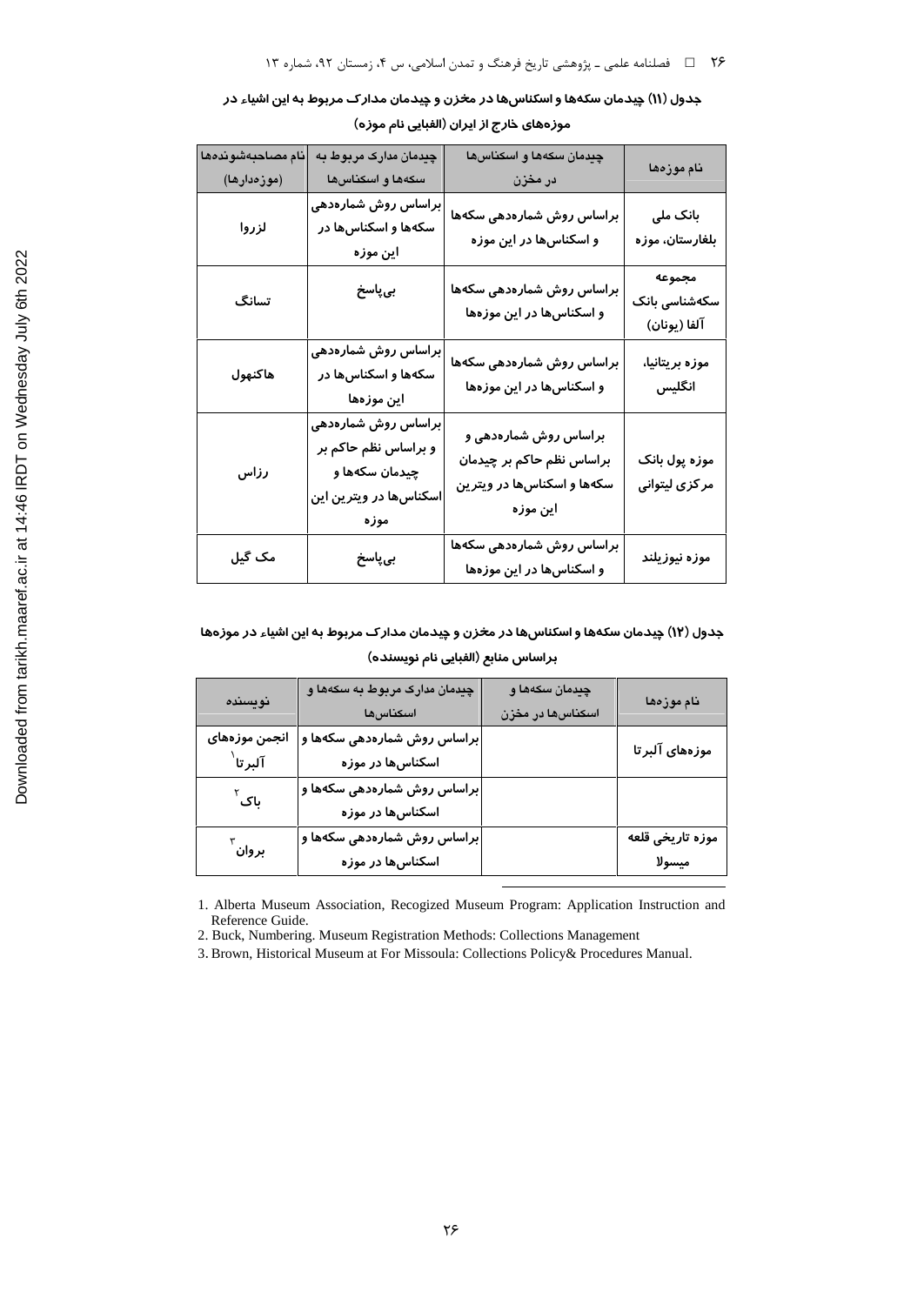| نويسنده                               | چیدمان مدارک مربوط به سکهها و<br>اسكناسها | چيدمان سکهها و<br>اسكناسها در مخزن | نام موزەھا                    |
|---------------------------------------|-------------------------------------------|------------------------------------|-------------------------------|
| بروس و مایکل ٰ                        | براساس نظم حاکم بر چیدمان                 | براساس نظم حاکم بر                 | اختصاص به موزه<br>خاصی ندار د |
|                                       | سکهها و اسکناسها در ویترین                | چیدمان سکهها و                     |                               |
|                                       | موزه                                      | اسکناسها در ویترین موزه            |                               |
| ترنز، دا <i>ر</i> ل و لا <sup>ا</sup> | براساس روش شمارهدهی سکهها و               |                                    | اختصاص به موزه                |
|                                       | اسکناسها در موزه                          |                                    | خاصی ندار د                   |

۳. چه نتایجی از مقایسه روش های سازمان دهی متداول سکهها و اسکناس ها در موزههای ایـران با روش های برتر سازمان دهی این اشیاء بهدست می آید؟

روش هایی که بهمنظور سازمان دهی سکهها و اسکناس ها در موزههای ایران به کار می رود، بسیار ابتدایی هستند؛ اما این امر در بسیاری از موزههای مطـرح جهـان، ماننـد مـوزههـای حـاوی سـکه و اسکناس آمریکا و بهویژه انگلیس نیز مشاهده میشود. در اینجا بیشتر به جنبـه شـمارهدهـی و نظـم حاکم بر چیدمان سکهها و اسکناس ها در ویترین (دو جنبه از سازمان دهی) پرداخته شده است.

درمورد نظم حاکم بر چیدمان سکههـا و اسـکناس هـا در ویتـرین، شـباهت هـای بسـیاری بـین موزههای ایران و موزههای خارج از ایران وجود دارد. در مجموع این نظم نسبتبه شمارهدهی سکهها و اسکناس ها قابلیت اجرایی بیشتری دارد. بهترین روش ها در این زمینه شامل موارد زیر است:

١. بانک آنتار کتیکا، موزه ٢. سکههای جذاب جهان (باربادوس) ٣. موزه ویکتوریا (انگلیس)

درمورد شمارهدهی سکهها و اسکناس ها، در موزههای ایران و موزههای خارج از ایران شماره کـه به این اشیاء داده می شود، بیشتر نقش شماره ثبت را داراست (بهویژه در مـوزههـای ایـران). بهتـرین روش ها در این زمینه شامل موارد زیر است:

۱. بانک آنتارکتیکا، موزه ۲. موزه یول (آمریکا) ۳. موزه یول بانک مرکزی لیتوانی

اما مشکل اصلی در سازماندهی سکهها و اسکناس ها عدم هماهنگی بـین شـمارهدهـی و نظـم حاکم بر چیدمان این اشیاء در ویترین (بـهویـژه در مـوزههـای ایـران) اسـت. در حـال حاضـر، روش شمارهدهی سهگانه و شماره فهرست بهعنوان استاندارد، جهت شمارهدهی سکههـا و اسـکناس هـا در سطح جهانی مطرح هستند. این دو روش نیـز تنهـا بـه جنبـه شـمارهدهـی سـکههـا و اسـکناسِهـا پرداختهاند و به نظم حاکم بر چیدمان این اشیاء توجه نکردهاند. از بین روش هایی که بیان شد، نظـام

<sup>1.</sup> Bruce, Standard Catalog of World Coins, 2008

<sup>2.</sup> Thornes, Introduction to Object ID: Guidelines For Making Records that Descibe Art, Antigues, and Antiguities.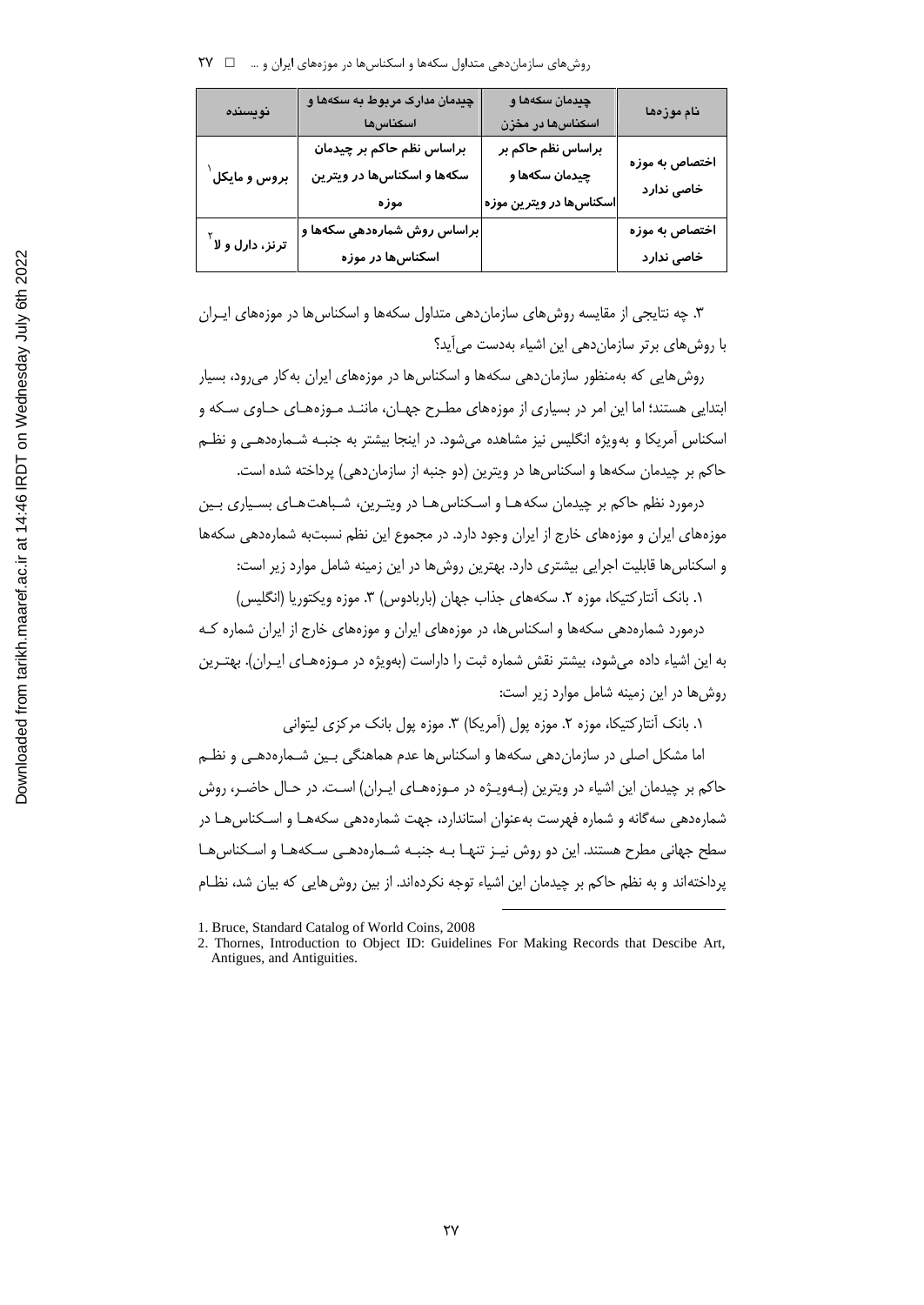۲۸ = 1 فصلنامه علمی ـ پژوهشی تاریخ فرهنگ و تمدن اسلامی، س ۴، زمستان ۹۲، شماره ۱۳ هماهنگ، ` سعی در از بین بردن مشکلات موجود (در سؤال ۴ ارائه شده است) در سازمان دهی ســکه هـا و اسکناس ها و یکپارچه کردن روش سازمان دهی این اشیاء در موزههـا کـرده اسـت. مـوزه تماشـاگه یـول و بخش سکه و مهر موزه ملی ایران، اصلی ترین موزههای فعال در زمینه نظام هماهنگ هستند. ۴. روش های سازمان دهی متداول سکهها و اسکناس ها در موزمها دارای چه مزایا و معایبی هستند؟ با توجه به جدول های ۳، ۴، ۵، ۶، ۷، ۸، ۸، ۱۱، ۱۱ و ۱۲ و سایر اطلاعات بیان شـده در ایـن پـژوهش پاسخ این سؤال بیان گشته است. مزایای سازماندهی های متداول سکهها و اسکناس ها در موزهها: ۱. نظم حاکم بر چیدمان سکهها و اسکناس ها در موزهها؛ (این عناصـر بیشـتر براسـاس تسلسـل ۲. بعضی عناصر مطرح در شمارهدهی های متداول سکهها و اسکناس ها در مـوزههـا. (ماننـد کـد معایب سازمان دهی های متداول سکهها و اسکناس ها در موزهها: ۱. عدم هماهنگی میان نظم حاکم بر چیدمان سکهها و اسکناس ها در ویترین، شمارهدهـی ایـن اشیاء، چیدمان مدارک مربوط به این اشیاء و چیدمان سکهها و اسکناسها در مخزن موزهها؛ ۲. روش های مختلف شمارهدهی سکهها و اسکناس ها در یک موزه؛ ۳. روشهای مختلف شمارهدهی سکهها و اسکناسها در موزهها؛ ۴. عدم ارتباط عناصر مطرح در شمارهدهی ها با هویت و سلسله تاریخی سکههـا و اسـکناس هـا؛ (شماره اختصاص یافته به سکهها و اسکناس ها، بیشتر نقش شماره ثبت را داراست) ۵. عدم هماهنگی عناصر مطرح در شمارهدهیها، با عناصر مطـرح در نظـم حـاکم بـر چیـدمان سکهها و اسکناس ها در ویترین موزهها؛ (بهطورکلی موزهها، از نظم تسلسل تاریخی بهمنظور چیدمان ۶. عدم به یادسیاری و درک خوب نسبتبه شماره اختصاص یافته به سکهها و اسکناس ها در موزهها؛ ۷. عدم توجه به استاندارد سازی در زمینه سازمان دهی سکهها و اسکناس ها در موزهها؛ ۸. عدم هماهنگی و یکپارچگی در سازماندهی سکهها و اسکناسها در یک موزه؛ ۹. عدم هماهنگی و یکپارچگی در سازمانِ دهی سکهها و اسکناسِها در میان موزمها؛ ۱۰. عدم درک خوب نسبتبه سازمان دهی سکهها و اسکناس ها در موزهها؛ (سازمان دهی سکهها و اسکناس ها در هر موزهای تنها برای موزهدارها و متصدیان مربوطه قابل درک است)

۱۱. عدم درک خوب نسبتبه دستیابی به سکهها و اسکناسها در موزهها.

تاریخی تعیین شدهاند، مانند قاره، کشور، دوره و پادشاه)

موزه، ابتدای نام شیء، جنس، دوره و سال ساخت)

سکهها و اسکناس ها، استفاده می نمایند)

۱. نظام هماهنگ نقش شماره استاندارد بین|لمللی، شماره بازیابی و شناسنامه را برای سکهها و اسکناسها دارد.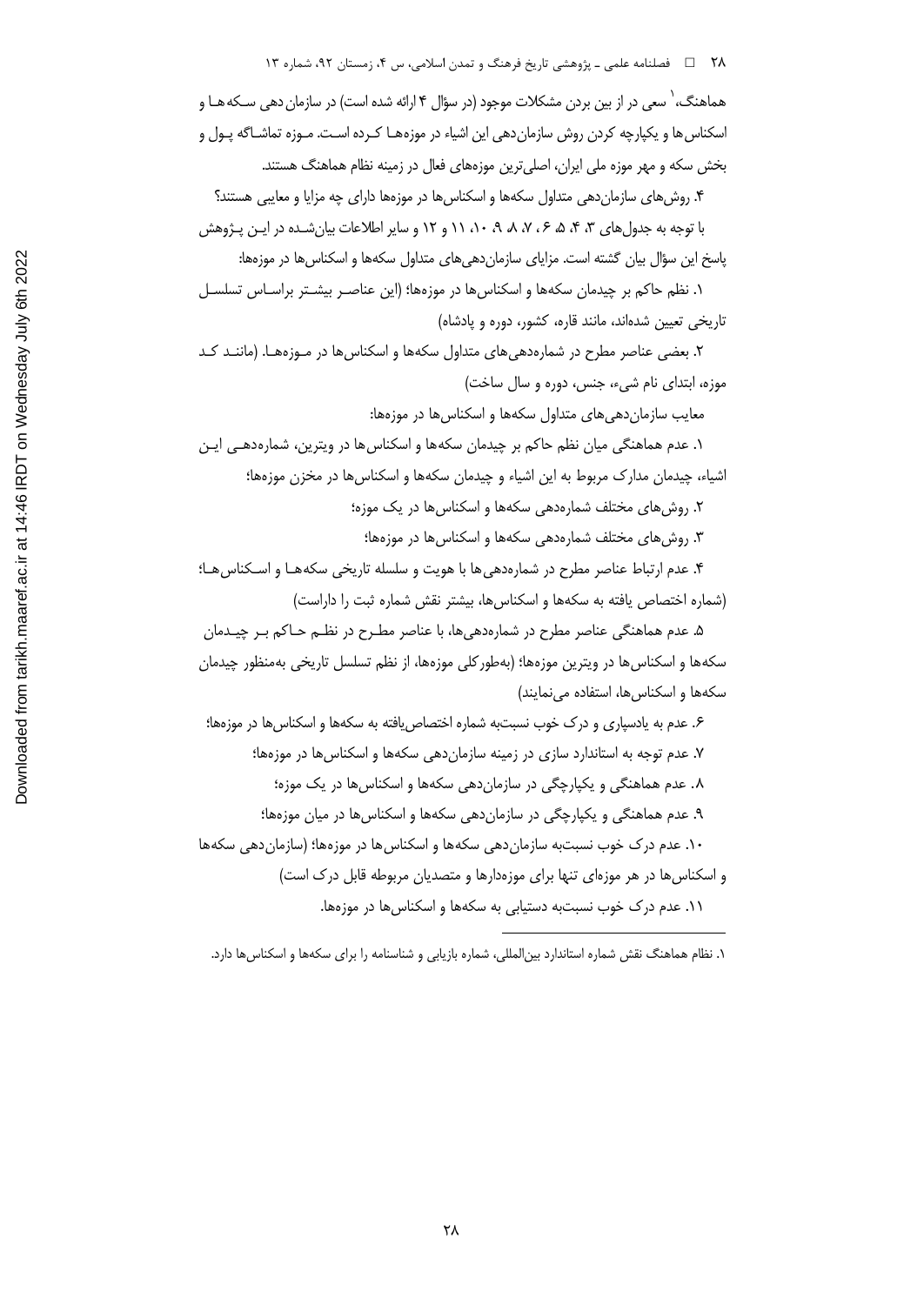#### نتىجە

همان طور که بیان شد در حال حاضر، روش های مختلفی بهمنظور سازمان دهی سکهها و اسکناس هـا در موزهها وجود دارد. روش هایی که بهمنظور سازمان دهی سکهها و اسکناس ها در مـوزههـا اسـتفاده مرشود و حتی برخی از استانداردهایی که برای این منظور ارائه شدهاند، برای سازمان دهی این اشیباء موزهای از کارایی کافی برخوردار نیستند. چنین تنوعی در سـازمان دهـی سـکههـا و اسـکناس هـا در موزمها موجب ايجاد سردرگمي در موزمدارها و محققان شده است.

از میان روش هایی که بهمنظور سازمان دهی سکهها و اسکناس ها در مـوزههـا بیـان شـد، نظـام هماهنگ با از بین بردن موانع سعی در سازمان دهی یکپارچه سکهها و اسکناس هـا در مـوزههـا دارد. این نظام در چهار جنبه سازمان دهی سکهها و اسکناس ها قابلیت استفاده دارد و درنتیجه سازمان دهی این اشیاء را در موزهها تسهیل می کند. ایجاد نظام هماهنگ می تواند با کمترین تغییر در ساختار فعلی موزهها، زمینه لازم جهت پاسخگویی هرچه بهتر به نیازهای مراجعان را فراهم آورد.

امید است پژوهش حاضر با شناسایی و بررسی روش های سازمان دهی سکه ها و اسـکناس هـا در موزهها گامی مؤثر در جهت سازماندهی یکپارچه سکهها و اسکناس ها در موزهها برداشته باشد.

### منابع و مآخذ

- ۱. \_ تقى زاده، سعيده، سازمان دهى سكه ها و اسكناس ها در موزه هــا؛ روش هــا و خــطــهشـــى توســـعه، پایاننامه کارشناسی ارشد، دانشگاه الزهراء، تهران، ۱۳۹۰.
- ۔<br>تقی زادہ، سعیدہ و سعید رضایے شریف آبادی و معصومه کیربلا آقیایے کیام ان، «سازمان دھے یکیارچه سکهها و اسکناس ها در موزهها»، گنجی*نه اسناد*، بهار ۱۳۹۱، ش ۲۲، ص ۱۲۶ \_ ۱۰۲.
- حق صفت، عبدالعزیز ، دو روی سکه: سکههای ماشینی جمهوری اسپلامی ایپران ۱۳۸۶ ـ ۱۳۵۸،

(عليرضا سلطاني حقيقي، و پر استار)، تهران، سي بال هنر، ١٣٨٧.

- 4. Alberta Museums Association. Recognized Museum Program: Application Instructions and Reference Guide, 2010, Retrieved September 27, 2011, From: http://museums.ab.ca/files/Recognized%20Museum%20Program%20Application %20Instructions%20and%20Reference%20Guide\_2010.pdf.
- 5. Boylan, Patrick, Woollard, Vicky, The Trainer's Manual: For use with Running a Museum: A Practical Handbook, France, UNESCO, 2006, Retrieved September 26, 2011, From:

http://unesdoc.unesco.org/images/0014/001478/147869e.pdf.

6. Brown, Robert M., Historical Museum at Fort Missoula: Collections Policy & Procedures Manual, 2009, Retrieved September 21, 2011, From: